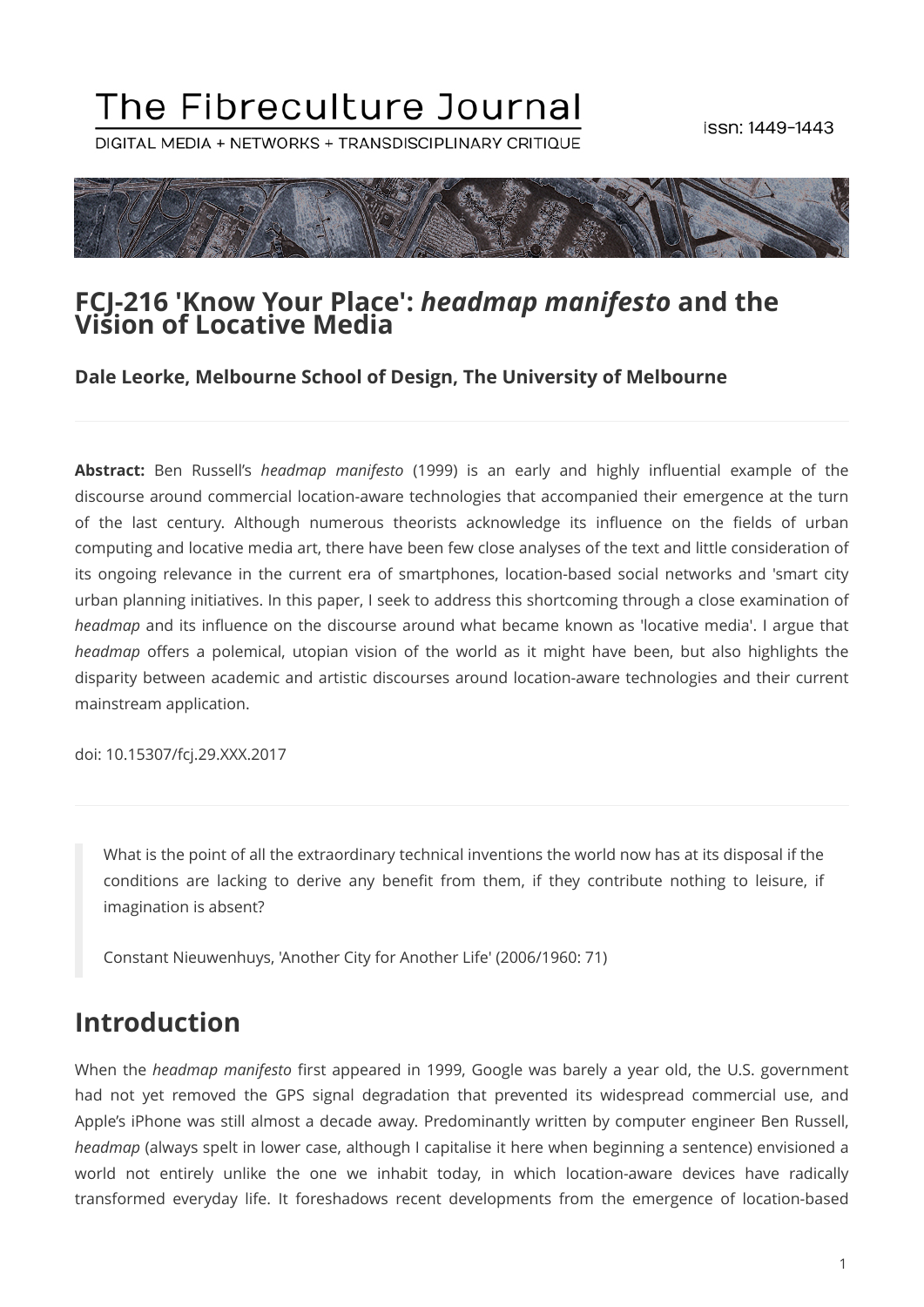social networks like Foursquare and Yelp to dating and hookup apps such as Grindr and Tinder. In contrast to the strongly commercial, proprietary-driven nature of these applications, however, *headmap* foresaw these practices as emerging from the ground up. The potential for GPS technology to be integrated into every device and object would allow individuals to tag physical places with virtual information, provide sitespecific advertising, organise community events and track people and objects. These practices, *headmap* claims, would lead to nothing short of a revolution of everyday life, transforming the way territory, architecture, politics, sex and social interaction are understood and enacted. We are at the precipice, it proclaims, of a 'new world' where 'augmenting and annotating reality will lead to a new conception of space, new ways of looking at land ownership, new kinds of communities and states' (Russell, 1999: 8).

Theorists such as Anne Galloway (2008) and Andrea Zeffiro (2012) acknowledge *headmap*'s conceptual influence on practices from urban computing to the 'locative media' movement. The document is even mentioned in a 2003 *Guardian* feature article, which quotes its author as declaring that 'the real possibilities for location-aware phones are predicated on contribution and sharing rather than centralisation and broadcast' (Russell quoted in McClellan, 2003). But since its publication *headmap* has gradually faded into obscurity, as the practices it saw as innovative and revolutionary at the time – tagging, tracing, and annotating physical locations; sharing one's location and actions with others in real time – have been commercialised and rendered commonplace for anyone who owns a smartphone. Meanwhile, there have been few close, full-length scholarly analyses of the text or, more importantly, any considered assessment of its ongoing relevance in the present era of ubiquitous location-awareness and 'smart city' urban planning models. [\[1\]](#page-16-0) While it is not infrequently cited in scholarly literature in the field of mobile and locative media studies, with the exception of Zeffiro and Galloway it is seldom mentioned as more than a footnote. This paper seeks to rectify this lack of critical engagement with the text by undertaking a close reading of *headmap* and dissecting its historical importance as well as its ongoing influence on the present uptake and use of location-aware devices. The paper also situates the text in present debates over urban computing and locative media while reflecting on how its call for a grassroots, user-led appropriation of location-aware devices might still hold value today.

<span id="page-1-0"></span>I begin by outlining and critiquing the *headmap* document itself and situating it within the broader context of how understandings of the relationship between digital technologies and urban space were evolving at the time of its publication. I then focus on the influence of *headmap*'s vision on the locative media movement, which strongly reflected the utopian – and sometimes dystopian –themes of Russell's text. Lastly I situate *headmap* in the context of current developments, with the advent of smartphones and pervasive GPS technology simultaneously realising Russell's vision of ubiquitous location-aware devices and closing off their radical potential. I argue that *headmap* not only remains an invaluable resource for understanding how location-aware technologies were understood at the time of their emergence, but it also accurately predicted and helped shape their subsequent development. This moment has well and truly passed, however, and the seeming disappearance of all traces of Russell and the 'headmap collective' he represented underlines the disjuncture between the adoption of location-aware technologies by academic and artistic circles and the actual uses of the technologies today.

### <span id="page-1-1"></span>**'Geography Gets Interesting'**

[\[2\]](#page-16-1)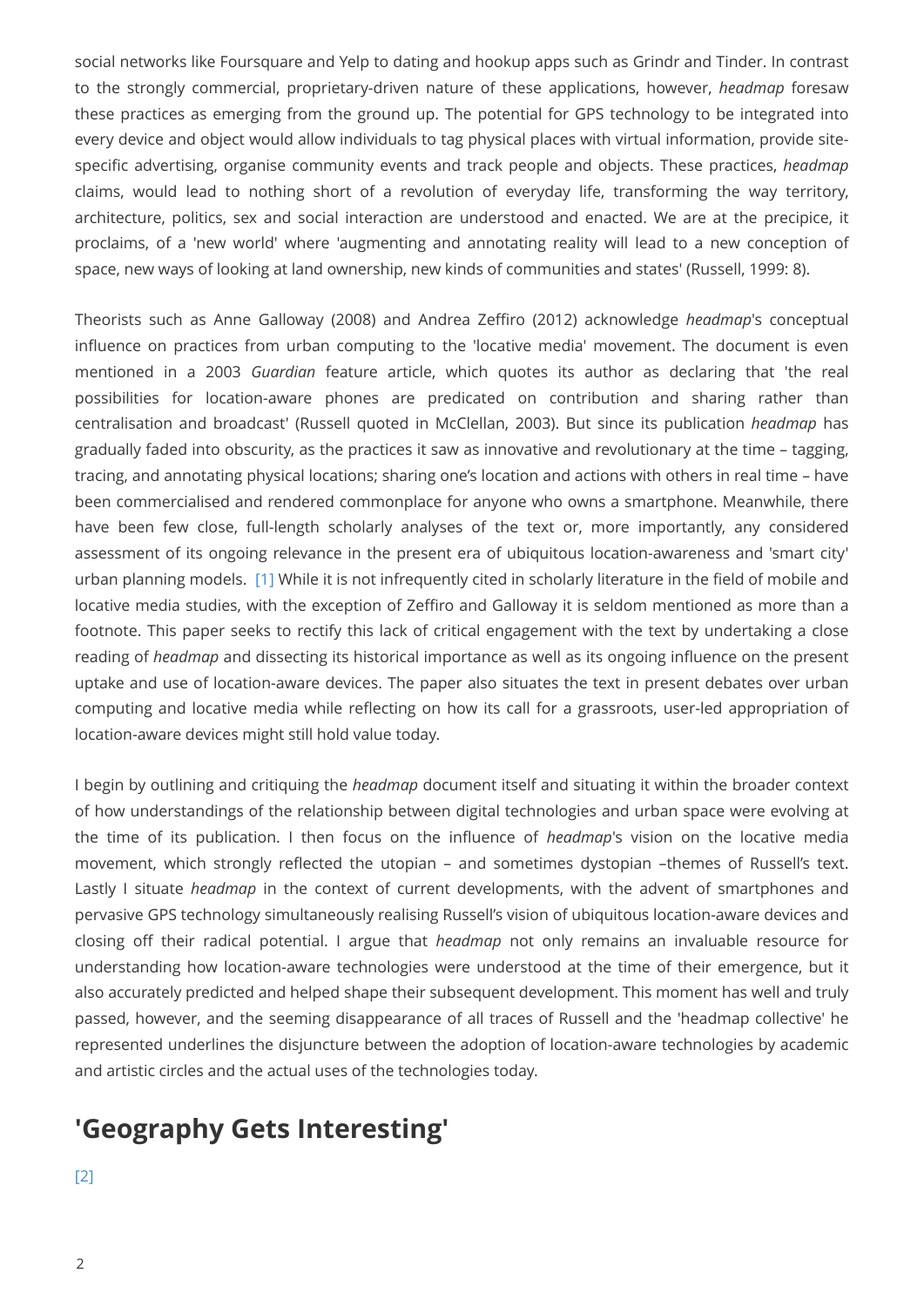In 1999, Ben Russell published a 34-page document online called the *headmap manifesto*. [\[3\]](#page-16-2) While the text is usually attributed to Russell, his name is not mentioned in the document and it was possibly written with other unacknowledged contributors.. The text optimistically describes a utopian near-future where location-aware devices have become ubiquitous and universally accessible, integrating themselves into the architecture, objects and public infrastructure of cities, reshaping the everyday lives of their citizens. It mostly celebrates the arrival of GPS tracking and mobile devices with the ability to store location-specific information about their users, proclaiming that they have the potential to revolutionise the way people interact and communicate from the ground up. Russell writes, 'what was once the sole preserve of builders, architects and engineers falls into the hands of everyone: the ability to shape and organise the real world and the [sic] real space' (1999: 2). It is an eccentric text, combining political commentary, poetry and haiku with quoted passages from sources as eclectic as Umberto Eco, Lewis Mumford, members of the Situationist International, a book about indigenous Australians' definition of place and an 'epic poem' about plants and herbcraft. These statements, quotations and musings are scattered throughout the document, roughly grouped under many headings and subheadings that correspond to a broad concept – 'architecture', 'dreams', 'maps', 'nature' and so on. Through the juxtaposition of these text fragments, *headmap* imagines a future transformed by location-aware technology in which the possibility for social, sexual and playful encounters with others are made increasingly commonplace and pervasive through technology. As Zeffiro writes, 'Russell amassed discourses of radical cultures of technology, politics, sexuality and community formations, in conveyance of a utopian future, in which everyday life is cushioned and dynamically energized by location-aware devices' (2012: 254).

The document's introduction contains what comes closest to a manifesto-style call to action. It argues for a shift from an 'inside' to an 'outside' way of being: away from the private space of the home, mind and computer screen to 'a recolonisation of the real world, computers becoming invisible, mobile, networked and location aware, the real world augmented rather than simulated' (Russell, 1999: 5). The remainder of the document describes how different aspects of everyday life will be transformed by the presence of location-aware devices. In this sense, *headmap* is a surprisingly prescient text. In a line that foreshadows the kinds of site-specific artistic projects and social networking applications that have since become commonplace, Russell (1999: 4) writes 'using a network you can publish the coordinates of a place with a note attached. That note can then be "found" by another user who visits the same place.' It also somewhat predicts the rise of apps like Yelp and Urbanspoon (renamed in 2015 as Zomato) that allow users to review places they've visited and share them with friends and other users on the network. Russell (1999: 32) describes 'entering a restaurant [and seeing] a huge burning skull in the middle of the room. Nobody else sees it. The skull was left at this geographical location by one of your peer group indicating that the restaurant is terrible.' Similarly, it anticipates the possibility for companies like Google, Facebook and Foursquare to track and analyse their users' data. Russell foresees individuals walking down the street and seeing one's mobile device light up 'with dots which represent places of interest determined by [the networks of] Starbucks [and] McDonalds' in addition to 'information based on your personal profile and the suggestions and opinions of your peers' (1999: 31). It also hints at the future rise of apps for dating and 'hookups' (one-off sexual encounters) imagining a world where 'sex and even love are easier to find' (1999: 4). And it even predicts the development of location-based gaming, describing 'computer games…that actually get kids out of the house and running around instead of being stuck in front of a computer screen' (1999: 32).

Although it is a fragmented, disordered text, there is a series of arguments and musings to be found as one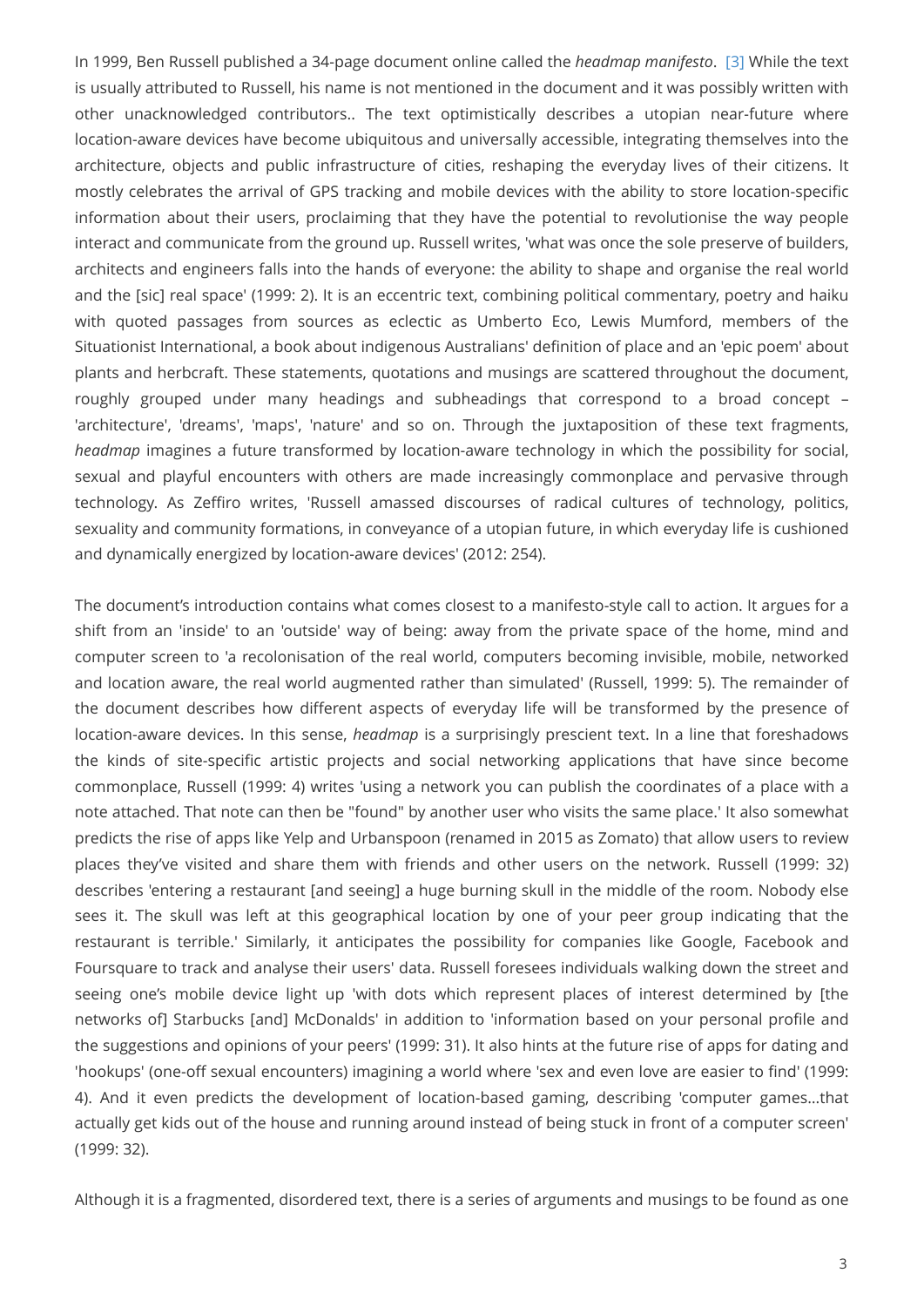progresses through the document. I will offer a brief sketch of these here, although given the document's highly non-linear structure this must be taken at best as merely a paraphrasing of its far denser and more complex, convoluted ideas. First, Russell concentrates on the consequences of location-aware devices for the way we conceive of and regulate land and territory. Drawing on scholarly texts, as well as ethnographic reports and case studies primarily of indigenous Australians, he argues that tribal cultures have historically had a more fluid and nuanced understanding of space and territory than their European colonisers. Objects that are mundane to Western colonialists – trees, shrubs, rocks – had their own individual meanings or names; travel was conceived in terms of 'journeys' rather than following 'roads and paths'; and territorial boundaries were much more dynamic and in constant flux. 'The aboriginal concept of space clashed with Western ideas of law and land ownership', Russell (1999: 11) writes. 'Colonial settlers parcelled land up into neat rectangles enforcing these arbitrary boundaries with force and punishing trespassers.' Russell then reflects on the way contemporary life follows generic, predictable patterns, not unlike the military, in which soldiers are conditioned to follow highly routinised behaviour. We visit the same places each week, follow the same paths from home to work and back again, rarely deviating from the norm. Not only are our predictable, regimented lives reinforced by modern urban planning, marketing agencies and the media, but they also become captured and appropriated by these institutions and corporations, fuelling a highly consumerist urban life: 'human patterns have become commoditised' (1999: 13). [\[4\]](#page-16-3)

<span id="page-3-0"></span>Russell then shifts the discussion to location-aware devices, arguing that they hold the potential for a return to a more embodied, non-hierarchical, less predictable engagement with space akin to that of Indigenous culture. He writes that such devices 'show people their patterns in a way that might be directly useful and interesting to them, even suggest changes in behaviour and be able to measure and show direct changes in mood resulting' (1999: 13). Our actions no longer become just commodities to be analysed and harnessed by marketing firms or authorities, but instead placed in our own hands or shared with others. As a result, they make us reflect on our daily routines and interactions with others – in turn making us rethink and alter these patterns. One of the most intriguing sections of the document consists of Russell's account of his own autodidactic self-observation and monitoring through a series of different diary techniques. One involves daily entries consisting of 10 words that he would come up with in the evenings upon reflecting on the day. The first five words would describe 'practical' things, such as activities, events and exercise; the second five relate to 'abstract' things, like 'mood, people and sensations'. A sample entry he provides reads:

2.3.96 [date]

climb.walk.work [practical words]

sunlight.Carly.happy [emotive words] (Russell, 1999: 12)

Another concept consists of the 'pure mood log', which lists a number of categories relating to one's mood – 'boredom, fitness, health, how horny you feel, confidence' and so on – and rating each on a scale of -5 to +5. Viewing these entries over an extended period of time allows people to 'measure and show direct changes in mood' (1999: 13). These various methods of diary-keeping and mood-measuring are the most directly personal aspects of an otherwise often polemical document, and illustrate some of the everyday activities that might have inspired its author to write it.

The remainder of the text focuses on the ways in which ubiquitous GPS-enabled devices might transform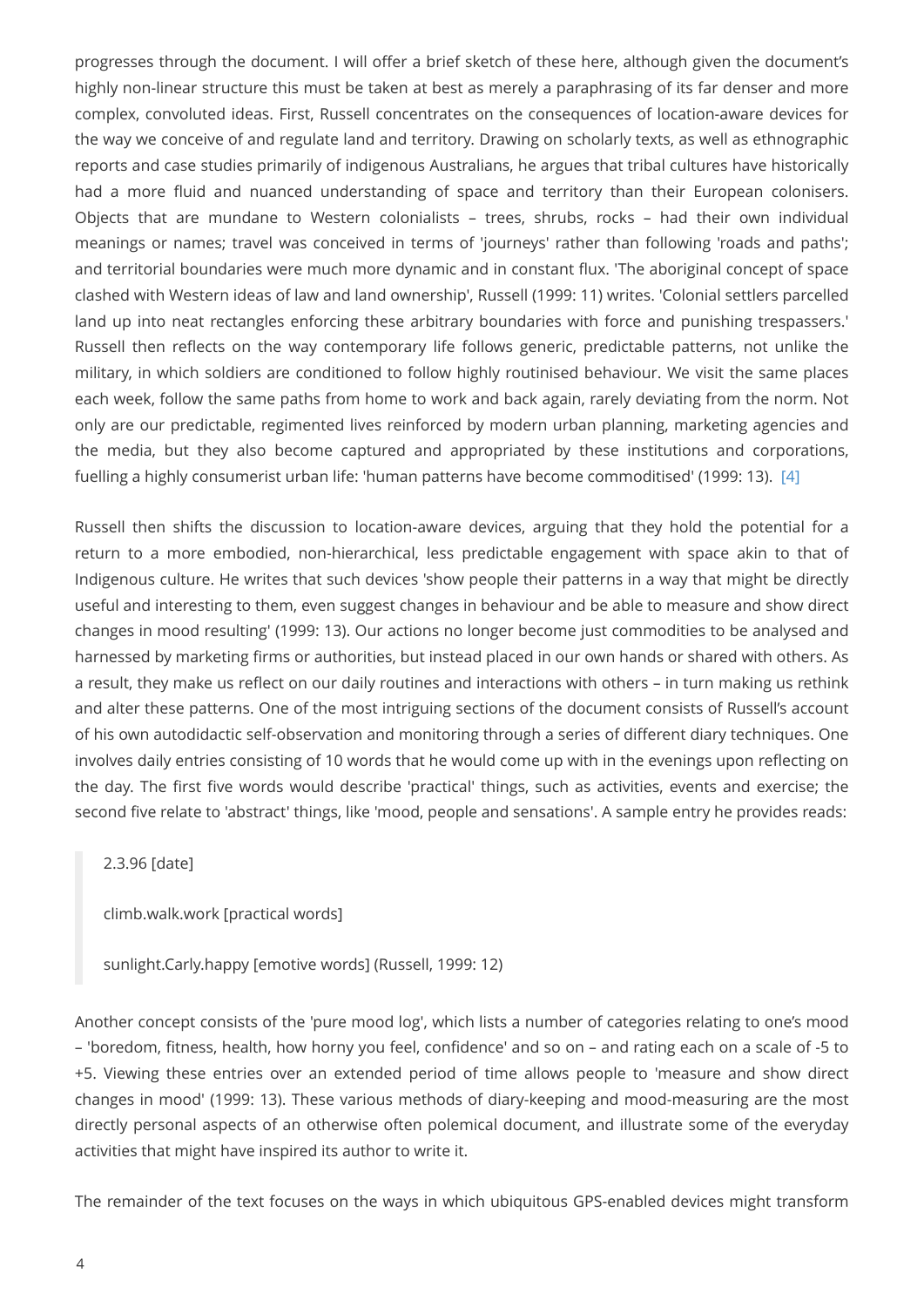different aspects of society, from politics and political dissent to architecture, urban infrastructure and software development (for instance, open source projects like Linux going mobile). These arguments are put forward in typical manifesto-style, interspersing passages from selected texts that support Russell's worldview or provide 'evidence' of the changes he foresees happening accompanied by predictions and proposals about how they might unfold in real life. These range from the fanciful – 'if you know where a tree is and you know when someone is walking past it you could make it burst into song' (1999: 4) – to the almost prophetic – 'a world filled with notes and objects that aren't really there' (1999: 14). Russell's take on the potential of location-aware devices falls into the familiar techno-utopianist trap of over-optimistically predicting their impact and overlooking their potential to be co-opted by governments and corporations. His discussion of the tracking and tracing abilities of GPS focuses on how users will take advantage of location-specific information for sharing information about and reviews of places, keeping in contact with friends and organising activities and collective action. Less attention is paid to the surveillance and privacy concerns of these devices, although Russell does acknowledge the dystopian potential for government programs that store GPS location data (1999: 16) and the uneven possibilities they bring. As I discuss in the final section, though, in later versions of the text this development does attract more attention.

But perhaps more pragmatically, a similar critique made by Mary Flanagan of the Situationist International – a key inspiration for *headmap* – could be applied to Russell's vision. Flanagan's critique of the Situationist concept of psychogeography highlights how,

as theorists, Situationists were bound by their time, place, class, language, and ethnicity, and may have failed to understand the *dérive* as an activity with race, class, gender, and ethnic implications. Theirs was also a class-specific view, in that they prioritized the autonomy of the individual who has unrestricted movement.

(2009: 195-6)

In contrast, she notes that many people at the time did not have this privilege – the poor, homeless and marginalised – and that the Situationists' ideas seldom spoke to these people. Similarly, many of the utopian projects envisioned by Russell consist of activities to which only a relative few would have access: leaving messages on tress, overlaying urban space with symbols and 'electronic graffiti', creating playful games (who can get to the opposite end of town the quickest?). Only a certain professional class in generally progressive, democratic, predominantly urban and technologically-literate locations would be able to engage in such activities. Seldom are these arguably frivolous, naïve ideas challenged or problematised in the next, nor are external constraints – work, time, social pressures – factored into the scenarios envisioned in *headmap*. Of course, Russell accurately predicted many of the applications to which location-aware devices would be put – but as I discuss later these ultimately became subsumed by consumer devices. Before I get to this issue, though, it is necessarily to examine why this decidedly utopian, progressive thread is so dominant in *headmap*.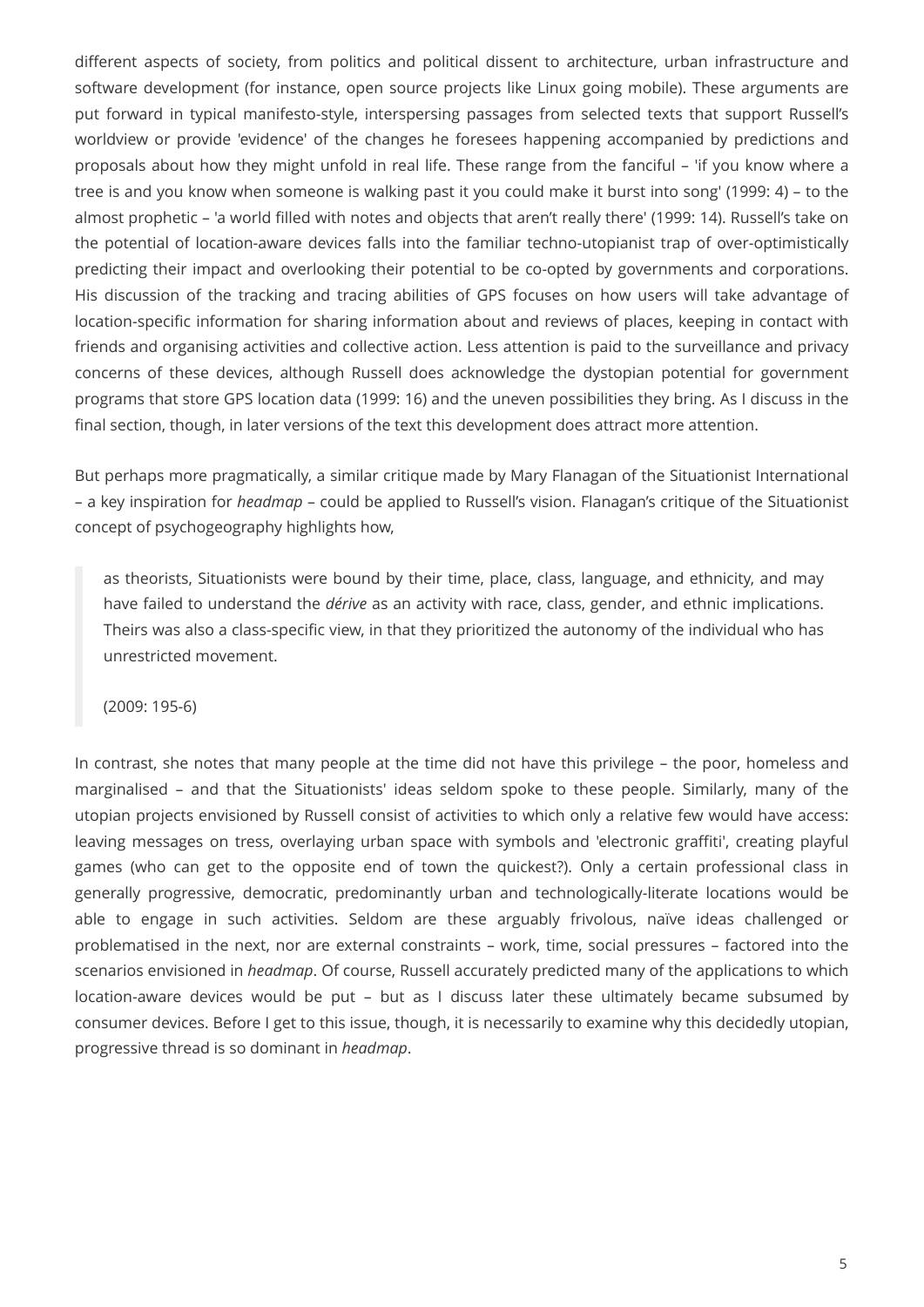#### **'The ability to mark and annotate real spaces will dramatically extend the possibilities for collective construction.'**

*Headmap* shares much in common with other utopian visions of 'cyberspace' written in the late twentieth century that argued for an alternate world where networked technologies would lead to a complete restructuring of society. But it differed from other political manifestos and cultural representation of the internet from this time in two crucial ways. First, whereas most cyber-utopian texts depicted virtual and physical space as separate and distinct, the former liberating individuals from the constraints of the latter, *headmap* argued for an intersection of the two. It proposed the 'extension' and 'overlaying' of digital information in physical spaces; not a gradual transition from 'meatspace' into 'cyberspace' as was depicted in film and literature. Second, although other groups such as Mark Weiser's 'ubiquitous computing' research lab similarly advocated the merging of information technologies into physical architecture, they concentrated on consumer products created through private enterprise. *Headmap*, in contrast, focused on users' appropriation of these technologies, envisioning that most applications of location-aware devices would emerge through grassroots experimentation with them. These two factors make *headmap* almost unique in cyber-utopian discourse of the time, and further explain its subsequent influence on experimentation with location-based media. I will briefly elaborate on these two key distinctions in more detail.

The 1980s and 1990s were characterised by the anticipated imminent arrival of new organisations of society, politics and the economy made possible by cyberspace. This optimism was fuelled by texts like John Perry Barlow's 'Declaration of the Independence of Cyberspace' (1996), novels such as *Neuromancer* (Gibson, 1984) and *Snow Crash* (Stephenson, 1992) and, of course, films like *Tron* (Steven Lisberger, 1982) and *The Lawnmower Man* (Brett Leonard, 1992). These texts, as Julian Kücklich (2009: 341) notes, all portray cyberspace as both separate from the physical world and outside the reach of governments and traditional forms of state-controlled power. 'The common thread in these discourses of cyber-utopianism', he writes, 'is a tendency to regard virtual space as lying "outside" the territory of national states, and its "population" as exempt from the legislation of national states.' This sentiment was reinforced by popular and academic accounts of cyberspace during much of the 1990s, which were dominated by accounts of an 'exodus' from the material world towards networked virtual communities, complete 'with their own laws, economy, culture and institutions' (Kücklich, 2009: 341; see also Chun, 2006; Varnelis and Friedberg, 2008: 25-6; Zielinski, 2006: 40). *Neuromancer*'s 'matrix', for instance, is a lawless frontier governed by a 'super-AI' that eludes police control, while the 'Metaverse' in *Snow Crash* is a radically privatised virtual network with few controls or boundaries bar private ownership. Likewise, Barlow delivers a warning to 'Governments of the Industrial World' in his 'Declaration' that 'cyberspace does not lie within your borders. Do not think that you can build it, as though it were a public construction project. You cannot. It is an act of nature and it grows itself through our collective actions' (1996).

*Headmap* arrived at the height of this celebratory rhetoric surrounding the Internet. In some ways, it builds on the assumption common to these accounts that it is an inherently liberal, unifying technology whose decentralised architecture innately resists top-down, hierarchical control. *Headmap*'s description of location-aware technologies that make users more attuned to the physical environment around them, allowing them to augment physical architecture and objects with digital information and organise political dissent, taps into this tendency to inscribe the Internet with subversive qualities. But it also appeared at a time when the understanding of cyberspace as a spatially distinct realm, separate from the material world,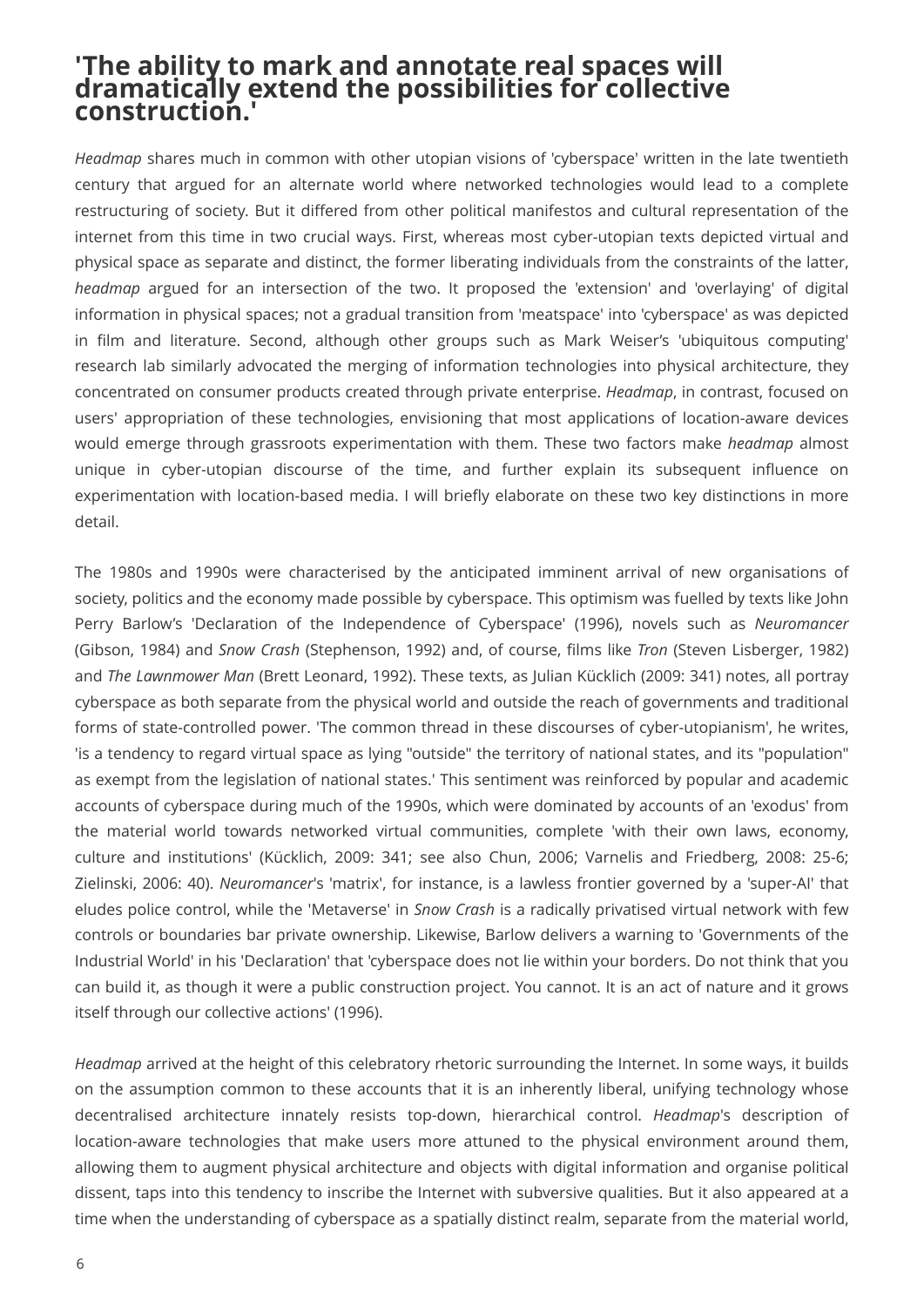had for several years been extensively critiqued – at least in academic theory. Manuel Castells' *Information Age Trilogy* (originally published 1996-1998) had outlined in exhaustive detail the very material elements of the Internet and its embeddedness in physical infrastructure. In a perhaps dystopian (if not at least cautionary) corrective to the utopian ideals that characterised accounts of cyberspace at the time, Castells warns of the rapidly expanding gap he perceives between the 'space of places' and 'space of flows', roughly corresponding to physical space and virtual space respectively. 'Unless cultural, political, *and physical* bridges are deliberately built between these two forms of space', he writes, 'we may be heading toward life in parallel universes whose times cannot meet because they are warped into different dimensions of hyperspace' (2009: 459; original emphasis). Similarly, Saskia Sassen in her book *The Global City* (first published in 1991) describes the growing concentration of economic power in a select few cities – New York, Tokyo and London – linked through networked infrastructure. Despite their divergent histories, cultures, economies and political systems, Sassen argues that it is 'precisely because of the territorial dispersal facilitated by telecommunication' that these cities were able to develop parallel to one another and together come to 'account for a disproportionate share of all financial transactions' (1991: 5).

Both Castells and Sassen, then, dispelled the myth that cyberspace is both atemporal and spaceless. *Headmap* sits somewhere between the utopian literary visions of cyberspace and this more grounded understanding of the space of the Internet as materially bound and shaped. It retains elements of the romantic, idealised vision of the Internet from earlier accounts. But it also reflects this growing recognition within academic discourse that physical and virtual space are not separate, but closely interlinked. In this sense at least, it challenges previous ideologies that privileged cyberspace as a transcendental realm completely disconnected from physical space and time. It did, however, largely ignore the potential for governments, corporations and other forms of centralised power to regulate it (at least in its first iteration, as I outline in the final section of this paper).

Russell was not the only proponent at the time of blending physical and virtual space through computer technology. Eight years earlier, Mark Weiser had published his influential *Scientific American* essay, 'The Computer for the 21st Century' (1991). Weiser, who at the time headed the Computer Science Laboratory at the Xerox Palo Alto Research Centre (PARC) in California, was an early pioneer and proponent of the notion of 'ubiquitous computing.' Ubiquitous computing (also referred to as 'embodied virtuality') was based on the premise that although computers at the time required 'complex jargon' and technical expertise to understand and operate, soon they would become 'so ubiquitous that no one will notice their presence'. For Weiser, 'the most profound technologies are those that disappear. They weave themselves into the fabric of everyday life until they are indistinguishable from it' (1991: 94). He criticised the dominant focus on desktop computers, contending that it perpetuated the idea that computers would occupy a specific place in the home or workplace and people's interaction with it would be confined to that space. This prevented computer technology from becoming a truly ubiquitous presence in people's lives. He predicted a 'post-desktop' future, in which computers will recede 'into the background' and 'embodied virtuality will make individuals more aware of the people on the other ends of their computer links' (1991: 104).

*Headmap* shares much in common with Weiser's desire to intermesh computer technology and physical architecture. There is even a fleeting reference to PARC's research in the 2004 'redux' version of the manifesto (see Russell, 2004b: 22). Nonetheless *headmap* envisions this process unfolding in a very different way to that of Weiser's research. Weiser was employed as the head of a research team dedicated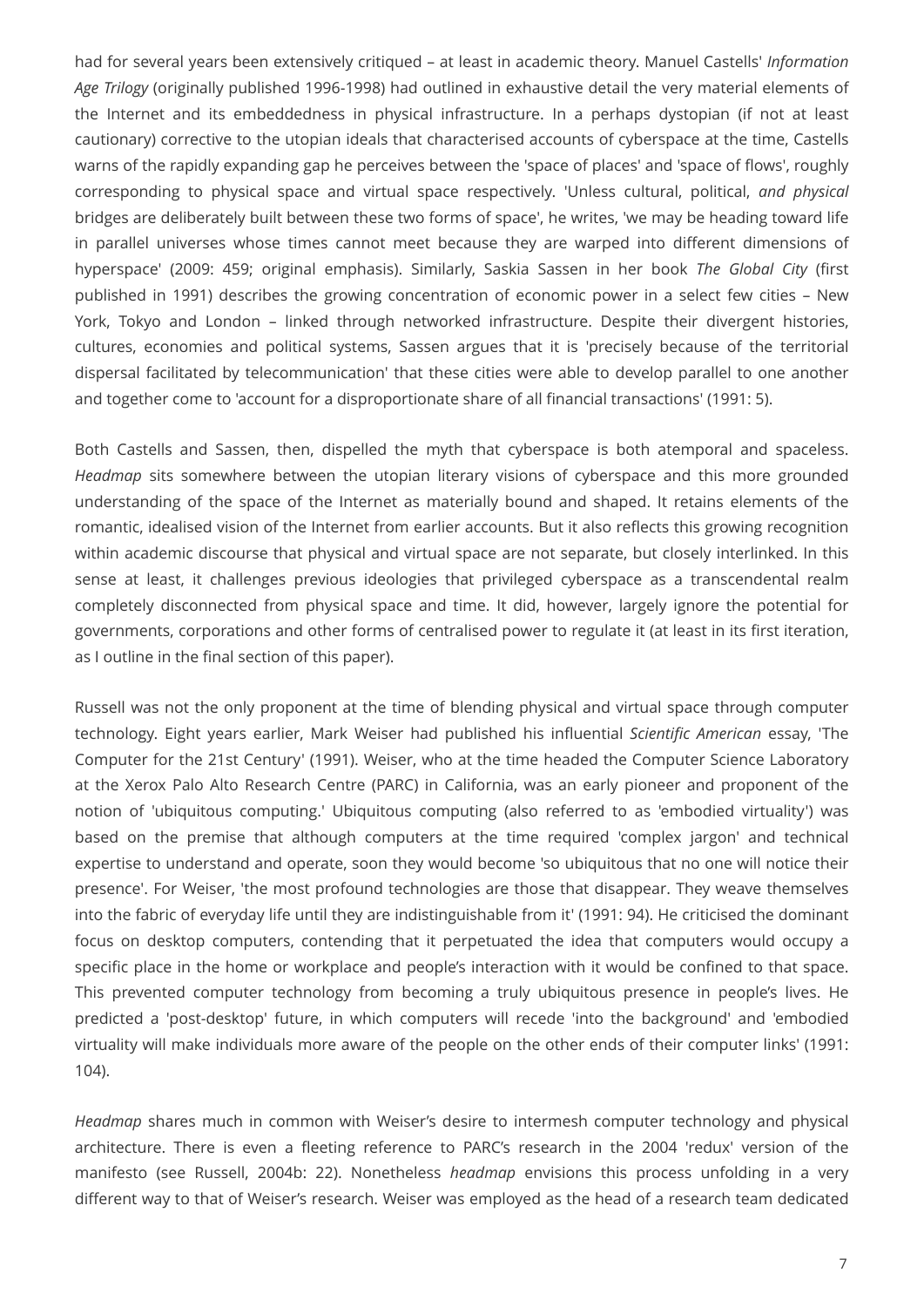to finding ways of making computers more pervasive in the home. As such, his research was very much immersed in the consumer-driven mentality of Silicon Valley. As Paul Dourish and Genevieve Bell (2011: 9) note, Weiser's article was 'partly a manifesto and partly a progress report.' Its polemical language and futurist spin is reminiscent of earlier cyber-utopian visions of a future transformed by networked devices, but ultimately it contended that these would be delivered to consumers by global technology firms and small start-ups. *Headmap*, in contrast, predominantly focuses on the new possibilities that would be unleashed by the users of location-aware devices themselves and their creative experimentation with them. This distinguished it from already existing notions of 'ubiquitous', 'pervasive' and 'urban' computing, which as Galloway (2008: 185) points out, 'tend to be "top down" in the sense of originating in universities and corporate research labs.' Throughout *headmap*, there is an underlying assumption that the mere presence of these devices will automatically bring about the revolution Russell envisages; that the simple fact of their existence in the hands of everyday users means that they will disrupt the heretofore top-down, corporatised development of the Internet seen with the World Wide Web. This sentiment is expressed most clearly in the introduction, when Russell states that 'the internet has already started leaking into the real world. Headmap argues that when it gets trully [sic] loose the world will be new again' (1999: 5).

#### **'Technology is a hard edged reality, but it is also a carrier of metaphors, and those metaphors are often as important as the devices themselves'**

Remarkably, while location-aware technologies would eventually be co-opted by consumer applications (epitomised by the release of the iPhone 3G in 2008), Russell's vision *was* actually realised in practice. The *headmap manifesto* is cited by some theorists (Lenz, 2004; Tuters and Varnelis, 2006; Zeffiro, 2012) as a foundational text for what later became known as 'locative media.' The term 'locative media' was first coined by Karlis Kalnins during the Art+Communication Festival held in Riga in May 2003 (Zeffiro, 2012: 251). Drew Hemment notes that this moment 'brought together many early practitioners and played an important role in the emergence of the *field* of locative media' (2006: 350; my emphasis). The actual technology used by locative media artists and practitioners had existed for many decades, in the form of Global Positioning System (GPS) technology developed by the U.S. military. As Eric Gordon and Adriana de Souza e Silva (2011: 41-2) note, 'although GPS technology has existed since the early 1960s, it was not until the Clinton Administration removed the signal degradation called Select Availability (SA) on May 1, 2000 that these devices became popular.' As a result, GPS technology was made 'much more accurate, allowing users to locate specific places and objects on the globe's surface.' The widespread growth and accessibility of online digital mapping tools such as MapQuest (1996), OpenStreetMap (2004) and Google Maps (2004) also laid the groundwork for bringing commercial mapping and 'geo-locative' tools to everyday users. But Russell's prediction that amateurs and artists would conduct the most interesting experimentations with location-aware devices proved accurate – at least during its crucial early period.

It is not necessary to provide a definitive, or really even brief, overview of the different types of locative media art and projects that emerged during its zenith (generally considered between 2003-5, although locative media projects are still created today). Hemment's (2006) article in the widely known *LEONARDO* special issue on locative media gives a useful breakdown of the different types of projects, while other theorists provide taxonomies and histories of the movement and the multitude of projects it produced (see in particular Drakopoulou, 2010; Tuters and Varnelis, 2006; Zeffiro, 2012). It has also produced an entire sub-discipline of mobile media studies focused on locative media, led most prominently by American-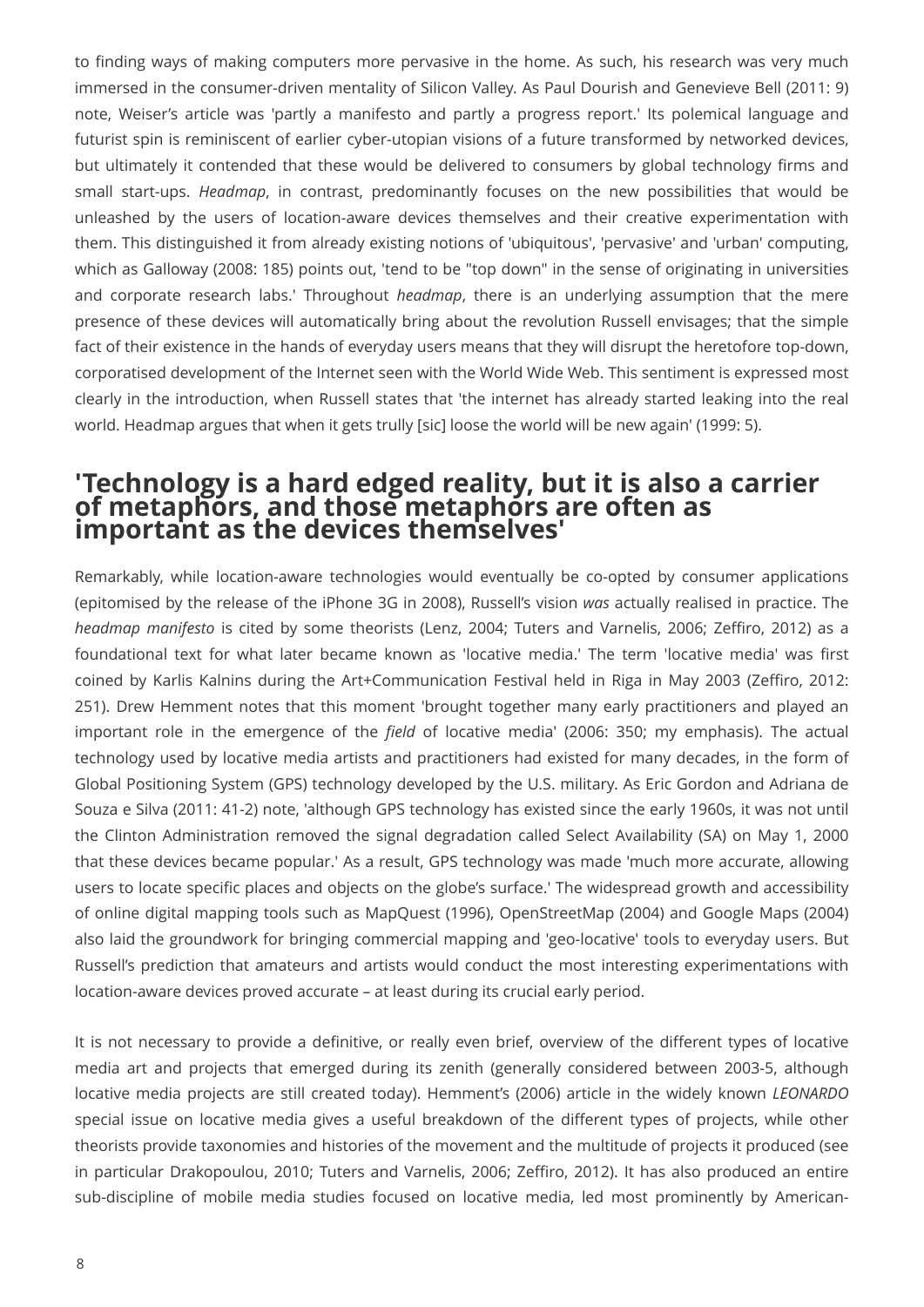based scholars like Jason Farman (2012), Adriana de Souza e Silva (2006) and Jordan Frith (2015), but encompassing theorists from many other (albeit mostly Western) countries. This widespread uptake of locative media as both artistic practice and academic discipline can be traced to the history behind the development of the term itself – in which Russell's text played no small part. 'Locative media', as numerous theorists have pointed out (Galloway and Ward, 2006; Kalnins, 2004; Tuters and Varnelis, 2006: 357; Zeffiro, 2012: 251), is derived from the locative noun case in the Latvian language. It roughly corresponds to the English words 'in', 'on', 'at' or 'by' and refers to the final location or time of an action. As Kalnins (2004) explains, it is a decidedly apt term for location-aware devices that use GPS technology, given 'GPS devices are useful for not just geographical coordinates but also for obtaining very accurate time from orbiting atomic clocks', emphasising the fact that these devices (and the projects that use them) are 'not just about location'. The use of the Latvian case also nods symbolically to the locale at which the term itself was coined, neatly bringing everything back full circle.

Since its inception, then, locative media has been imbued with self-reflexive terminology and symbolic language that distinctly marks it as an intellectual, artistic and avant-garde practice. Evidence of this can be found from the clever coining of the term – which gave a previously disparate set of artistic practices a somewhat unifying direction – to the poetic, mostly optimistic language of Russell's manifesto. 'Locative media' encompasses not only the technologies and tools for location-based tracking, but also the mythical 'aura' around these devices that its practitioners and proponents espoused. This symbolic significance of the term is reinforced in Russell's definition of locative media in his introduction to the *Transcultural Mapping Online Reader*. He contends that

Locative media is many things: A new site for old discussions about the relationship of consciousness to place and other people. A framework within which to actively engage with, critique, and shape a rapid set of technological developments. A context within which to explore new and old models of communication, community and exchange. A name for the ambiguous shape of a rapidly deploying surveillance and control infrastructure. (2004a)

Both Russell and Hemment's (see above) descriptions of locative media as a 'field', 'site', 'framework' and 'context' for understanding and 'critiquing' technological and social transformations underscores their advent as the arrival of a new movement, not merely a new set of technologies and devices. This was partly accomplished by distinguishing locative art from the new media art that came before it – namely, net art (sometimes stylised as 'net.art'). While net artists used digital technologies to create art works that participants could interact and engage with, they were generally confined to the computer monitor or showcased on a computer screen inside art galleries (Pearce, 2006: 73). By the late 1990s, Marc Tuters and Kazys Varnelis (2006: 358) note, net art had begun to show 'signs of exhaustion', with many art critics noting its boom had 'come to an end'. Soon after, locative artists began to fill this void, defining themselves against net art in two ways. First, they embraced consumer technologies such as mobile phones, PDAs and GPS-enabled devices, bringing new media art out of the gallery and into the public spaces of the city (Hemment, 2006: 351). Second, they were more willing to accept corporate sponsorship: Proboscis cited endorsements from clients such as HP and Orange UK, while Blast Theory openly acknowledged their acceptance of corporate sponsorship for their projects, as well as other public arts funding and university partnerships (see Tuters and Varnelis, 2006: 360; Varnelis, 2011). In this sense, many artists and proponents of locative media defined themselves as not unlike 'freelance Research and Development' teams (Cubitt, 2007: 1152), experimenting with new devices and putting them to unintended uses, just as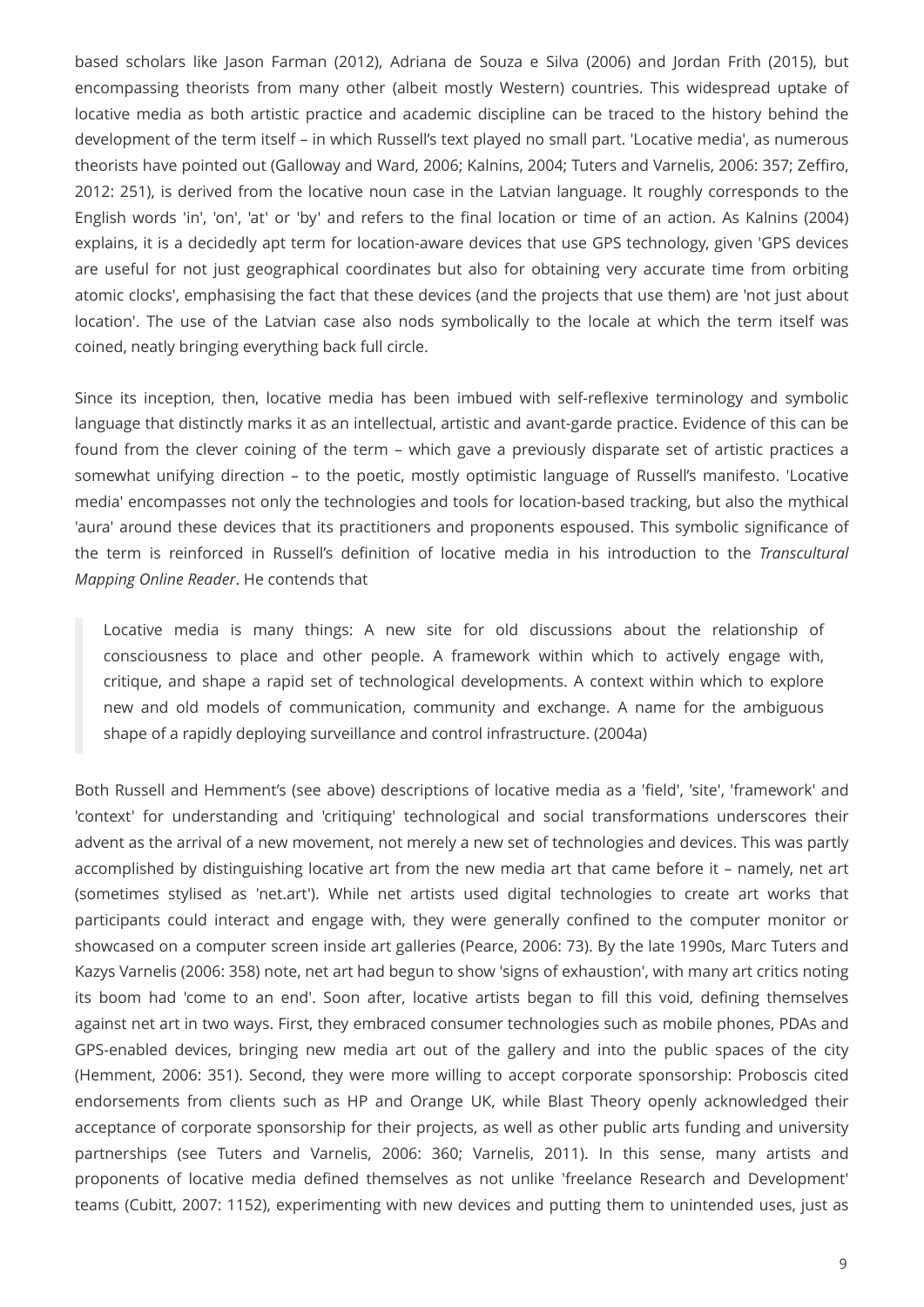much as they were traditional artists. Both these arguments contributed to a rhetorical positioning of locative media as the 'forefront' of new media art, embracing new devices and taking interactive art out into the streets, in contrast to net art's 'confinement' to the gallery and computer screen. [\[5\]](#page-17-0)

<span id="page-9-1"></span><span id="page-9-0"></span>*Headmap* provided more of a conceptual inspiration for the practices that ultimately emerged out of locative media than a principled framework or handbook directly adopted by artists. Yet traces of Russell's utopian rhetoric and compelling vision of location-aware devices can be found in workshops, conferences and descriptions of artistic projects. South Korean artist Taeyoon Choi mentions *headmap* as a direct influence on his work in public space, [\[6\]](#page-17-1) while projects like *Urban Tapestries* (Proboscis, 2002) and *dot.walk* (Wilfried HuJeBek, 2002) realised the grassroots possibilities for tracking and tracing people's movement through the city. Media scholar Anne Galloway even specifies *headmap* as the inspiration for her PhD dissertation on locative media and urban computing (see Galloway, 2008: 185). And in her genealogy of locative media, Andrea Zeffiro (2012: 253) cites the publication of Russell's manifesto, alongside the Art+Communication Festival in Riga, as one of the two 'defining moments of [its] emergence' (2012: 253). Artists took up its argument for an 'outside' rather than 'inside' worldview in spirit, making its call for a grassroots, amateur uptake of mobile, location-aware devices a tangible reality.

In this sense, *headmap* served as one of the key inspirations for the conceptual category of locative media, which subsequently subsumed existing artistic practices into one collective movement and spurred further experimentation and innovation. But it is worth noting that locative media as a critique and practice of location-aware devices was, and remains, highly problematic. On one level, it is subject to extraordinarily optimistic claims about its potential to reinvigorate public space, make participants and users more engaged with the people and environment around them, and get people outdoors in stark contrast to earlier forms of new media art (Tuters and Varnelis, 2006; Varnelis and Friedberg, 2008). In part, this is a legacy of *headmap*'s influence on the movement – a deliberately provocative manifesto whose celebratory rhetoric gets taken up uncritically by artists and proponents who identify with its vision of the world. Of course, many theorists and commentators did offer far more pessimistic and critical correctives to these optimistic declarations. These criticisms focus on the potential for location-aware devices to be surreptitiously tracked and surveilled by governments and marketers, most prominently represented by Andreas Broeckmann's oft-cited description of locative media as 'an avant-garde of the "society of control"' (see Dieter, 2014: 227; Flanagan, 2009: 190; Tuters and Varnelis, 2006: 360). But these claims were often equally as problematic as the optimistic accounts perpetuated by Russell and other advocates of locative media.

Broeckmann's statement was really a throwaway line in a discussion forum post intended more as a question regarding the 'ambivalence' about locative media noted by others than a scathing criticism. He writes,

i [sic] have always understood the term "locative" as pointing in both directions, the potential for enriching the experience of shared physical spaces (as described by Marc [Tuters] in his mail), but also fostering the the [sic] possibility to "locate", i.e. track down anyone wearing such a device. (in Graham, 2004)

But Broeckmann's cutting phrase has since been immortalised, and is now often invoked by numerous other theorists who dismiss locative media as a military and consumer tool for hegemonic control. Most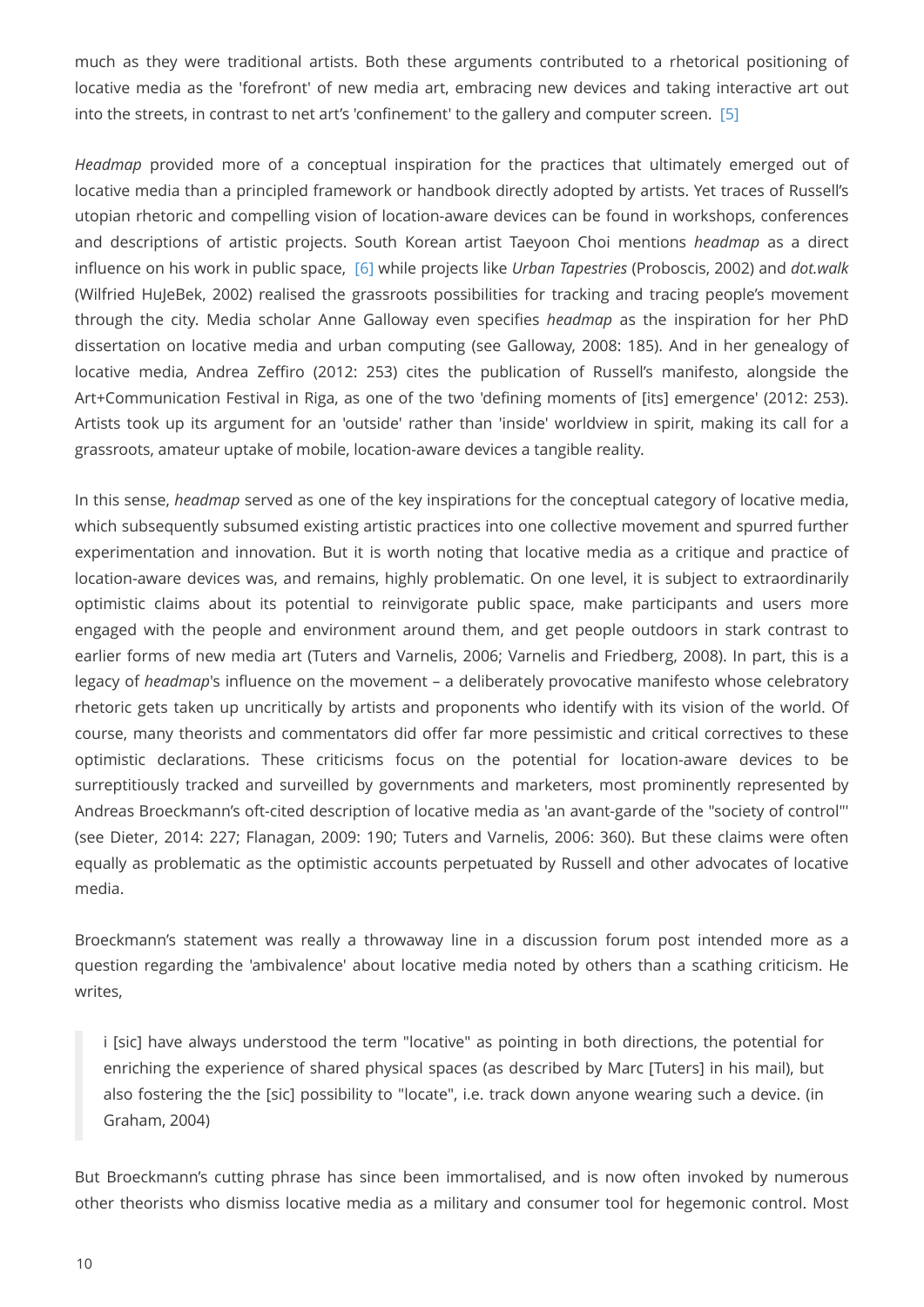prominently (and perhaps polemically) Brian Holmes (2004) argues that many locative media projects simply serve as 'proof of infallible performance by the satellite mapping system' despite their visual beauty. He accuses locative media practitioners of being at best uncritically oblivious to the military and consumerist origins of the technologies they use; and at worst wilfully introducing a more widespread acceptance of surveillance and tracking through their practices (2004). But the problem with critiques like Holmes's is that they often tend to be equally as hyperbolic and uncritical as the celebratory claims espoused by locative media's proponents they target, offering a similarly one-sided perspective rather than a more nuanced or 'ambiguous' one.

*Headmap*, then, influenced the formation of locative media as a conceptual category. But it also arguably contributed – if only in a marginal way – to the development of this rather binary, oppositional discourse around the term, whereby locative technologies are either embraced or dismissed. Certainly, there have since been invaluable scholarly contributions to the study of locative media that have unpacked its historical lineages in mobile communication and positioned it within broader understandings of everyday urban life. But a great deal of the discourse around it has fallen into either of these two camps – uncritically optimistic or uncompromisingly dystopian – with little middle ground between the two. This leads to an extremely abstract, overly rhetorical understanding of location-aware technologies and the artistic projects that have emerged from them. It ultimately comes at the expense of a more grounded critique with the actual, embodied experience of engaging with them or the institutional constraints and imperatives that shape their creation.

This is, arguably, *headmap*'s dual legacy. It provided a powerful vision of location-aware devices that emerged right at the very beginning of their mainstream development, inspiring a radical, avant-garde artistic movement dedicated to experimenting with them. But at the same time, its overtly utopian rhetoric led to a field of discourse that became highly contested and problematic, initially shaped more by promises and claims than an embodied critique of the technologies and practices around them. It was incredibly successful in spurring practical experimentation with location-aware technologies that might not otherwise have occurred. But it also generated equally as much myth and imaginary as productive critique.

# **'The world as interface.'**

Locative media and the vision of location-aware devices perpetuated by texts like *headmap* are now a far cry from the applications to which these devices are predominantly put today. As I mentioned at the onset of this paper, Russell was actually remarkably accurate in predicting the kinds of commercial uses of GPS and location-aware devices that are now commonplace. *Headmap* predicts the rise of location-based social networks like Foursquare, restaurant and hotel review services like Yelp, location-based dating apps such as Grindr, and location-based games. And it does so in some instances well before their actual advent years later. But, as I have outlined in this article, *headmap* depicts these applications as primarily being driven from the ground-up, operated in an almost communal fashion at the highly local, community level. Instead, the services that exist today – Foursquare, Yelp, Grindr and even many location-based games – are operated by start-ups mostly based in California and entangled in the global app economy dominated by Apple and Google (see my discussion of this evolution in relation to location-based games in Leorke, 2014). On one level, this has allowed these applications to become far more widespread and closely ingrained in the everyday lives of users. Facebook and Google's capacity to create intricate databases of their users' social networks, coupled with the ubiquity of smartphone devices, has effectively made Russell's prediction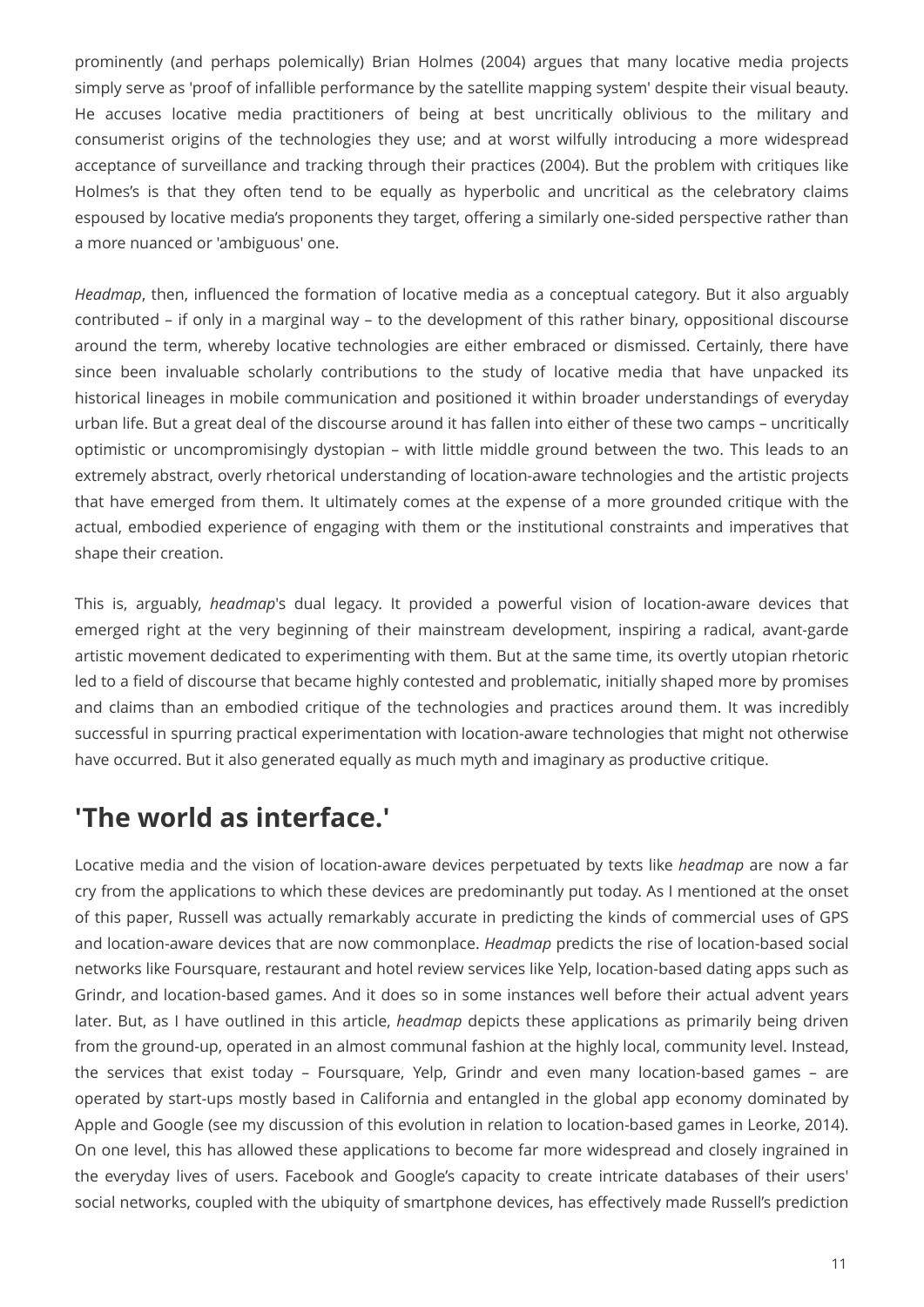of a 'spontaneous extended community defined by both common interest and proximity' (1999: 4) a reality. But these are extremely commercialised applications: recommendations based on one's purchase history, 'gamification' and app stores with 'microtransactions' or in-app purchases do not figure in Russell's vision of the original 1999 *headmap*.

In fact, as subsequent iterations of *headmap* were published in 2002 and (circa) 2004, Russell's vision remains strongly utopian, rather than becoming more pragmatic. The 1999 version's utopianism does subsequently become somewhat counterbalanced by warnings that echo the dystopian anxieties about location tracking by theorists like Holmes mentioned above. In the 2002 manifesto, Russell cautions, 'if location aware devices reach the mass market in a form that does not cryptographically protect the user, governments and corporations are soon going to know exactly where everyone is in real time' (2002: 29; see also p. 22). But these fleeting warnings are dwarfed by an additional 15 pages of text devoted to exploring the relationship between location-aware devices and 1960s counter-culture. The final sprawling section attempts to trace a link between networked mobile technologies and counter-cultural practices. These include hippie communes; temporary autonomous zones (real and imagined pop-up communities like Burning Man, Archigram's Instant City and the Glastonbury festival); electronica and trance music; new age spiritualism; experimentation with LSD and other drugs; and the sexual liberation movement. Insisting the spirit of counter-culturalism is not dead, Russell argues 'the spatial and social weirdness that locationaware devices are going to make possible is prefigured by the spatial and social experimentation of the counter-culture' (2002: 38). For Russell in 2002, the endpoint of ubiquitous location-aware devices is now 'a digitally mediated 21st century extended commune' (2002: 48).

At more than twice the length of its previous iteration and three times the original, the (circa) 2004 'redux' version of *headmap* contains a far more expansive and structured analysis of contemporary developments (now with a fully numbered, albeit still incoherent, table of contents). But it is only very marginally less polemical and optimistic than previous iterations. Among its main new opening arguments is Russell's account of what he describes as an emerging state of 'nodishness', in which the distance between one's psychological and electronic, online identities is increasingly diminishing. People, he writes, are becoming 'mobile nodes', 'bound to their devices' but still embedded in physical space, entering into impromptu conversations with others and forming collective networks across territorial and cultural space (2004b: 4). The emergent platforms foreshadowing this process Russell identifies are blogging and Apple's Rendezvous technology (software released in 2002, and later renamed as 'Bonjour', that allows different devices to talk to one another). Blogs, he argues, will soon move away from static online texts containing mundane monologues about daily life and become a method for connecting to others through mobile, locationaware devices in a social equivalent of Rendezvous.

Crucially, Russell envisions this process, once again, as occurring inside but beyond the confines of commercial development: it will be 'adhoc-corporate but still cellular' and 'likely end up being something more than nokia or sony [sic]' (2004b: 3). On page 23 of the PDF (the page numbers are mixed up in this section), he posits a trend whereby using GEOURL (tagging websites with GPS information), individuals will be able to index items and services they are selling, thereby bypassing websites like eBay. He contends this will lead to a new 'gift economy', where people trade their possessions or perform tasks for others in exchange for money or favours in return: 'exporting successful internet models to physical reality'. [\[7\]](#page-17-2)

<span id="page-11-0"></span>Later in the text Russell does ruminate once again on the growing privacy concerns over locative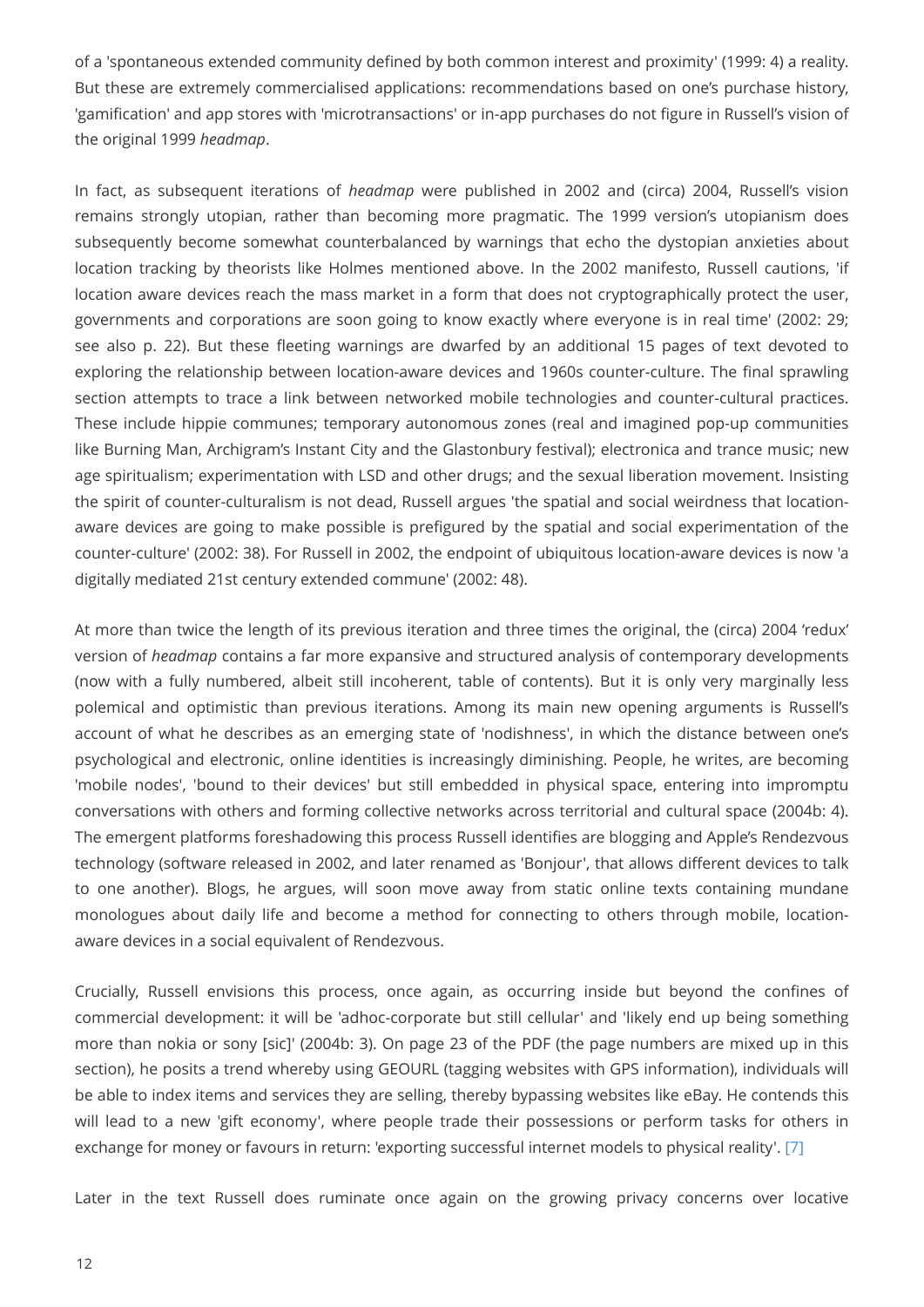people will almost certainly use location aware devices without strong privacy protection in place, as long as transactions are secure and there is no overt discernable [sic] violation. If it makes there [sic] lives easier Americans seem content to have huge market research firms keeping data on them and selling that data. (2004b: 56)

In a further prescient remark, he states

if this technology impacts without privacy built-in, all kinds of organisations could not only know your internet browsing habits, but where and when you go (in real time – i.e. where are you now), what you buy and who you see, and from that establish the patterns in your spatial behaviour. (2004b: 56; see also pp. 66-7)

But ultimately the text remains unabashedly idealistic and optimistic. While the 2004 version much more explicitly acknowledges the path location-aware technologies will eventually follow – social networking, marketing and government surveillance – it still proposes amateur, anarchic and grassroots practices to counter this. It concludes with a 'revision note' which states how this is already happening – the aforementioned use of GEOURL to associate web content with individuals and geography – and declares that as location-aware technologies become more mainstream such practices 'will be easy for anyone' (2004b: 95).

It is no coincidence that the 2004 version of *headmap* was its final iteration. This is the point at which artistic experimentation with locative media was reaching its apex. Numerous conferences and workshops were being devoted to its application and study; seminal projects like Esther Polak's *MILK* had gained widespread attention (winning the Ars Electronica Golden Nica the following year); even the mainstream press was covering its developments (see for example McClellan, 2003; Stroud, 2002). But it was also just as the inevitable commercialisation of locative media had begun: 2004 was the year of Google Maps' launch, ushering in Google's dominance of the field, followed by Apple in 2008 and Foursquare in 2009. Tellingly, 2004 was also the year of Tim O'Reilly's Web 2.0 conference, popularising the concept of 'user-generated content' and its subsequent assimilation into the corporate strategies of technology companies around the world.

<span id="page-12-0"></span>Rereading *headmap* today, it is clear that its predictions of future developments in location-aware technology are startlingly accurate. The 2002 manifesto includes a sketch of a prototype for augmented reality glasses not entirely dissimilar to Google Glass (p. 10; see description of device on p. 8). It also foreshadows the rise of services like Uber and Airbnb: 'drive cars that aren't yours and live in houses you don't live in' (2002: 7). The 2004 version, as mentioned, accurately predicts and cautions against the general indifference towards location-aware media's potential for surveillance and data mining that is now the norm. It also describes a simultaneously utopian and dystopian near-future where 'your view of the space and other people is supplemented by additional subjective annotation and symbolism' such as advertisements, directions and information about friends' activities' (2004: 7). This is essentially the vision promoted in Google's Glass promotional videos and parodied so brilliantly in Jonathan McIntosh's 'ADmented Reality' remix of one their ads. [\[8\]](#page-17-3) But aside from these clever predictions and notable connections with the present, the world described in *headmap* is very different to the one we now inhabit.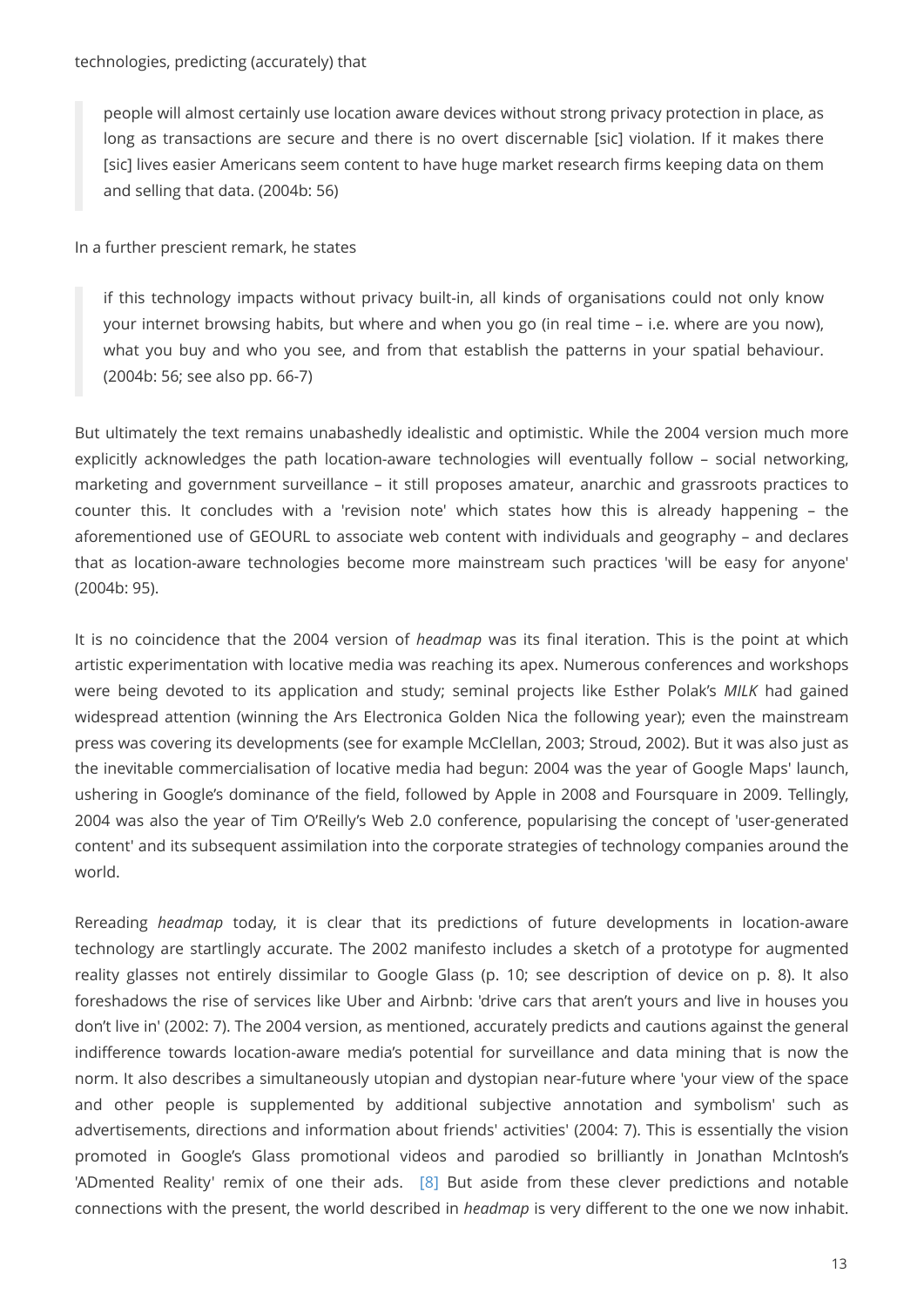As I have sought to emphasise throughout this paper, *headmap* – like many locative media artists following it – acknowledged the consumer and military origins of location-aware media. At the same time, it ambitiously argued for a widespread, amateur-led appropriation of them leading to the formation of adhoc communities and social networks outside the corporate structures and imperatives of these technologies. Needless to say, this has not eventuated on the scale envisaged at the time.

Of course, such communities and networks are formed every day on a small scale, using GPS technologies and mobile devices – geocaching being an excellent and still widespread example. But most people's daily experience with location-aware devices is in the form of smartphone devices with closed, highly controlled architecture and apps that generate profit either through up-front purchases, microtransactions, advertising or vast volumes of data collected from their users. The evolution of location-based media has followed much the same path as that of the World Wide Web – a technology that initially held the promise to revolutionise communication, political organisation and the dissemination of ideas that quickly became corporatised and assimilated into the logic of neoliberalism. The publication of the final *headmap* marks the turning point for location-based media: Google's entrance into the field, followed by a few more years of experimentation before tracing, tracking and location-based social networking become commonplace tools in commercial platforms. As a consequence, despite often being spot-on with its predictions about future developments, *headmap*'s vision of a future shaped by unanticipated applications of location-aware devices once they are placed in the hands of everyone has not been realised.

Probably *headmap*'s most visible, concrete legacy has been to describe – and to a certain extent inspire – the artistic practices that would later be cemented and critiqued under the rubric of the locative media movement. This movement is where Russell's ideas and vision were most practically realised: projects like Polak's *Amsterdam RealTime* (2002) and Blast Theory's *Can You See Me Now?* (2001), among many others, that took location-aware devices out into the streets of the city and constructed ways for individuals to gain a new understanding of the environment and their relationships with other people. Yet as location-aware technology has become increasingly commercialised and incorporated into the profit-generating structures of Apple, Google and Facebook, scholars have expressed dismay at the concurrent decline of artistic experimentation with locative media. Zeffiro laments the 'disjuncture between recent commercial "locative media" applications' and the more ambitious experimentation of only 'a few years ago' (2012: 250). Her comments echo others by Kazys Varnelis (2011) and Johan Brucker-Cohen (2014) that observe the growing gap between locative media art's radical early period and its present consumer appropriation. Of course, locative media art has by no means vanished entirely – Brucker-Cohen lists a spate of recent projects that 'call into question the very existence of the technology and social frameworks that underpin location-based technological systems' (2014), and new works utilising location-aware technology are still being produced today. But where once these practices were cutting edge, representing the forefront of experimentation with location-awareness, now they pale in comparison to the expansive incorporation of location-based services into commercial platforms from Facebook and Google to Twitter, Foursquare and Grindr with their countless users.

Yet the term locative media is alive and well today - perhaps even more so than the practice itself. As I mentioned earlier, the artistic projects that positioned themselves as part of this movement have in turn spawned an entire sub-discipline of 'locative media studies' within the broader field of mobile media studies. Entire books, edited collections and journal articles (including of course this one) devoted to the topic continue to be published almost as much as ever before, and numerous high-profile scholars have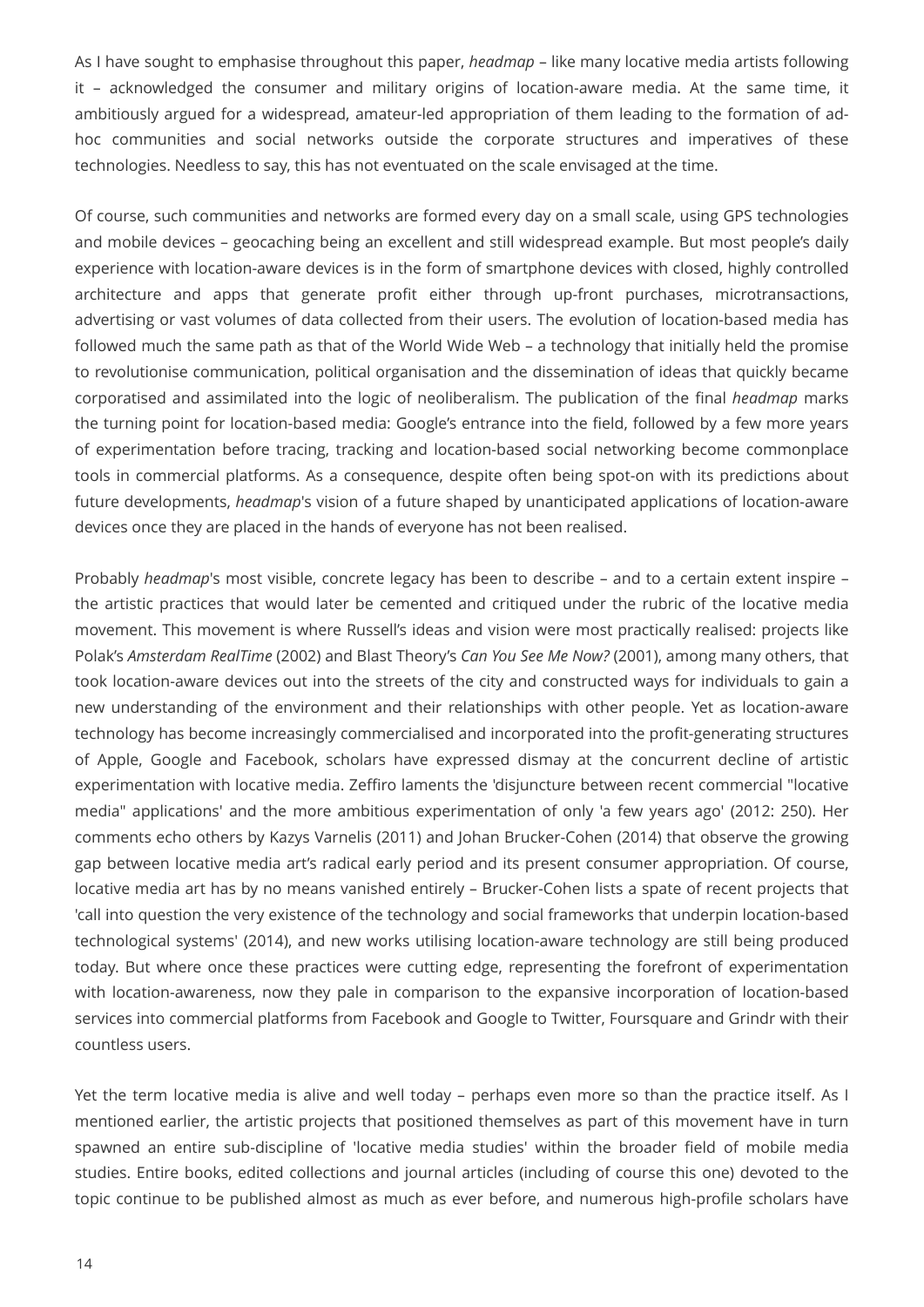built careers around its study. As the technologies and applications to which they have been applied began to move from the avant-garde into the commercial realm, the discipline evolved to reflect this shift. Initially some scholars were highly celebratory about the arrival of locative media in an attempt to describe their impact on everyday life, praising their capacity to reframe and reinvigorate users' relationships with the people and environment around them (see for example de Souza e Silva, 2006; de Souza e Silva and Hjorth, 2009). Now studies are predominantly devoted either to analysing people's use of smartphones and apps like Foursquare in their social relationships or retracing the legacy of early locative art.

Nonetheless, the term locative media has stuck, even though it is used almost exclusively in the artistic and academic domains – the everyday user of location-aware devices would not think of or describe them as 'locative media'. The term persists largely because it is perpetuated by scholars who have reclaimed it and transformed it into a vibrant academic field, despite the term itself seldom being used outside of the field. This reification and ossification of the term's lineage is evidenced most recently in the title of Jordan Frith's book *Smartphones as Locative Media* (2015), which clearly attempts to position smartphones within the historical trajectory of early locative art – even though for all intents and purposes the two have completely diverged. Tellingly, Frith's book hardly mentions locative art projects, concentrating primarily on smart phone applications, almost assuming that the two are synonymous. In this sense, locative media has come to almost transcend the material, embodied artworks and projects it began with. It has subsumed the practice itself, becoming a conceptual category for analysing them, just as Russell envisioned it (see his descriptor of the term quoted above, 2004a); albeit almost solely within the purview of academic discourse. Perhaps this is ultimately *headmap*'s most enduring legacy: contributing in a small way to the formation of a scholarly discipline that has arguably outlived the very concept it critiques. att This is not to slight locative media studies of course, which has contributed enormously valuable – and for me personally highly influential – studies of location-aware technologies and the movement more broadly. But it does reinforce my argument that *headmap*'s legacy has been primarily conceptual and discursive: it is more of historical importance as a window into how location-aware devices were thought of at the time than a roadmap for how they have actually been taken up. In true manifesto form, it provokes, inspires and sometimes influences developments, but its rhetoric falls far short of lived reality. Despite its canonical role in the formation of locative media and the subsequent take-up of location-aware devices by amateurs and artists, *headmap* and its author have since receded into the background. Following the publication of *headmap redux* on the headmap.org website circa 2004, Ben Russell seems to have largely withdrawn from web forums and public discussions of location-aware media and computing more generally. Likewise, the headmap collective's website is now defunct and an email I recently sent to their address went unacknowledged (although it did not bounce back). The technocult.org website, where *headmap* is currently archived, points out '[Russell] seems to have disappeared from the web around 2005.' It quotes one tech commentator, Tish Shute, who declares, 'the prime mover of the Headmap manifesto, Ben Russell retired from the scene – perhaps bored by seeing a radical vision gone thoroughly mainstream.' [\[9\]](#page-17-4) Or more likely, as I have suggested, he saw the writing on the wall after 2004 and decided to retire the manifesto after accepting the inevitable commercial appropriation of location-aware devices that has now eventuated.

<span id="page-14-0"></span>It would be nice to think that *headmap* still remains valid today, and that its call for a user-led appropriation of location-based media and content is still realisable. But current developments suggest otherwise. The chances of locative media experiencing some kind of resurgence are slim. Apps like *Pokemon Go*, despite their widespread popularity, merely perpetuate the appropriation of location-aware technology by the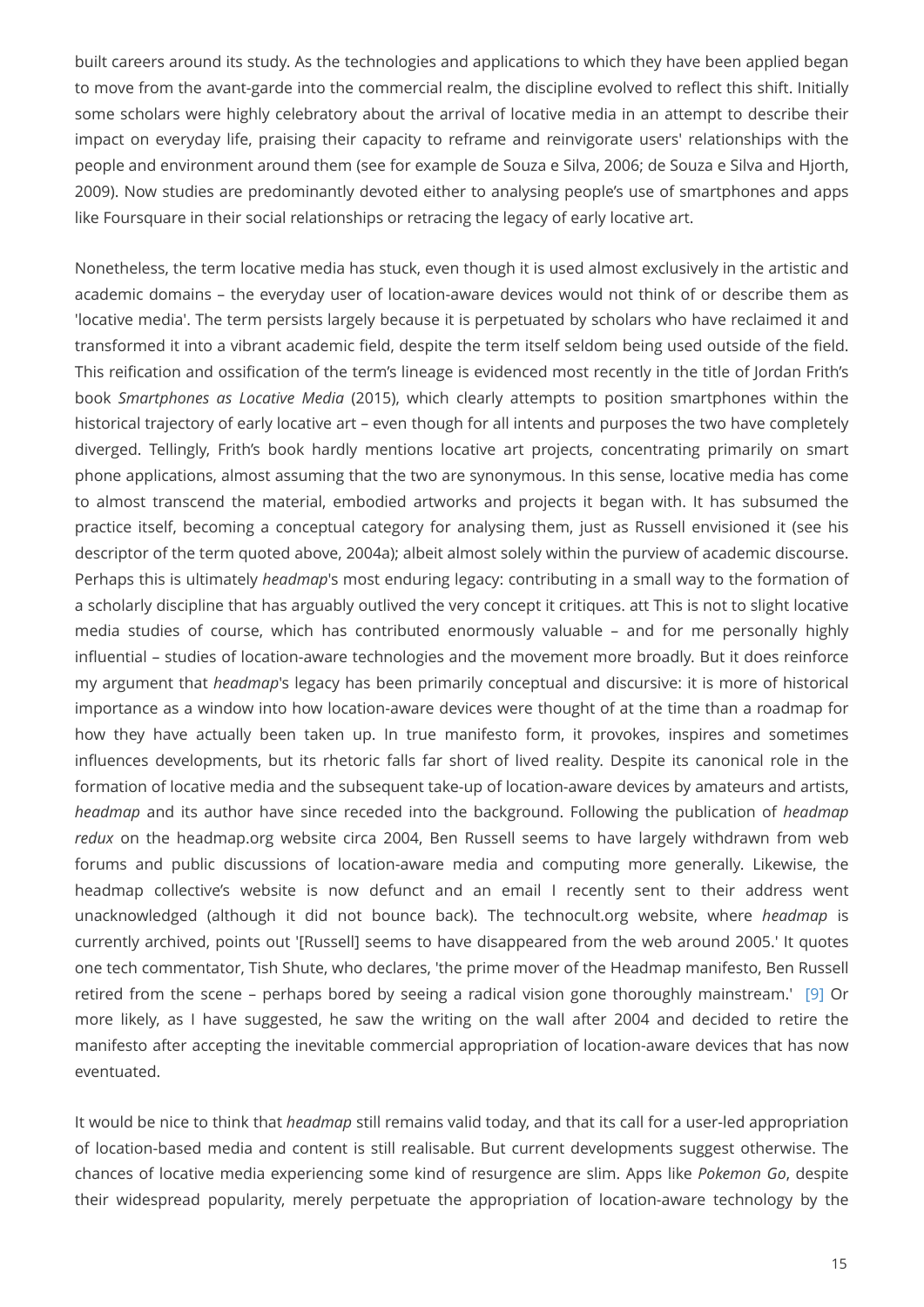digital games industry as a means to capture users' time and money in the 'attention economy' of smartphone apps. And despite initiatives aimed at incorporating citizens into the urban planning process and going against the top-down, bureaucratic management of cities, the dominant trend is now towards 'smart city' planning – which as theorists like Adam Greenfield (2013) and Rob Kitchin (2014) note is primarily vendor-driven, technocratic and based on visions that are more conceptual than pragmatically realisable. There are instances where Russell's vision resurfaces in contemporary debates and practices, or gains new relevance. More pertinent than ever is his observation that 'cities have scaled up so that more and more people live in them, but the people in them are further apart than ever…there are opportunities to help and be helped, to exchange or share, that the bluntness of our current social interfaces exclude' (2002: 9). But these amusing connections between contemporary developments and Russell's text aside, the future envisioned in *headmap* is, paradoxically, both tangibly close to our own present reality and even more distant and unrealisable than it was when it was first published.

### **Conclusion**

In December 2015, Berlin-based artist Julian Rosefeldt's exhibition *Manifesto* premiered at the Australian Centre for the Moving Image in Melbourne. The exhibition consists of thirteen screens situated around the gallery space, some separate, others adjacent to one another. Each screen shows a different film, featuring actress Cate Blanchett reading out a series of well-known manifestos from the twentieth century juxtaposed with a performance that undercuts, comments on and recontextualises their radical rhetoric and premises. One depicts a classroom of junior school students being taught Lars von Trier and Werner Herzog's principles of filmmaking by Blanchett-as-schoolteacher. In another she plays a deranged homeless man shouting Situationist musings while wandering amongst the rubble of a post-revolutionary cityscape. Walking around the exhibit, I couldn't help but wonder how *headmap* would be refracted through this prism of retrospective reevaluation and reframing. Would its predictions of greater social and sexual intimacy seem facile juxtaposed with images of couples immersed in their smartphone screens while on dates, or people running into each other on the street because they are paying more attention to their phones than the people and objects in front of them? Or would Domino's and Amazon-branded drones swarming in the spaces between skyscrapers delivering products while broadcasting advertising messages tailored by local demographic data through loudspeakers seem a logical extension of the consumer potential of these devices predicted by Russell?

In many ways, *headmap*'s publication is still too close to our recent past to say decisively one way or the other. Despite the extraordinary leaps in GPS technology and location-awareness that have occurred since its first appearance, it remains a part of our recent history. Its vision continues to persist in academic and artistic discourse – and in practice, such as works by artists like Keith Armstrong, Sophia Brueckner and Mark Shepard to name just a few. But the radical vision it put forward has been firmly closed off, in favour of a much more conservative, consumer-oriented uptake of location-aware devices. The reality, though, is that *headmap* is no different than the innumerable manifestos published over the centuries: an expression of a moment, a desire, that may never be realised but remains as a powerful remnant of an idea that nonetheless shaped and altered – if only slightly – the thinking of the time. *Headmap* is, strangely, a simultaneously realised and unrealised vision: it did influence a number of artists and at least partially aided their formation into the locative media movement. But the practical output of this movement, along with Russell's manifesto, largely failed to live up to the hype and rhetoric, exposing some deep contradictions in the process and eventually being co-opted by mainstream culture.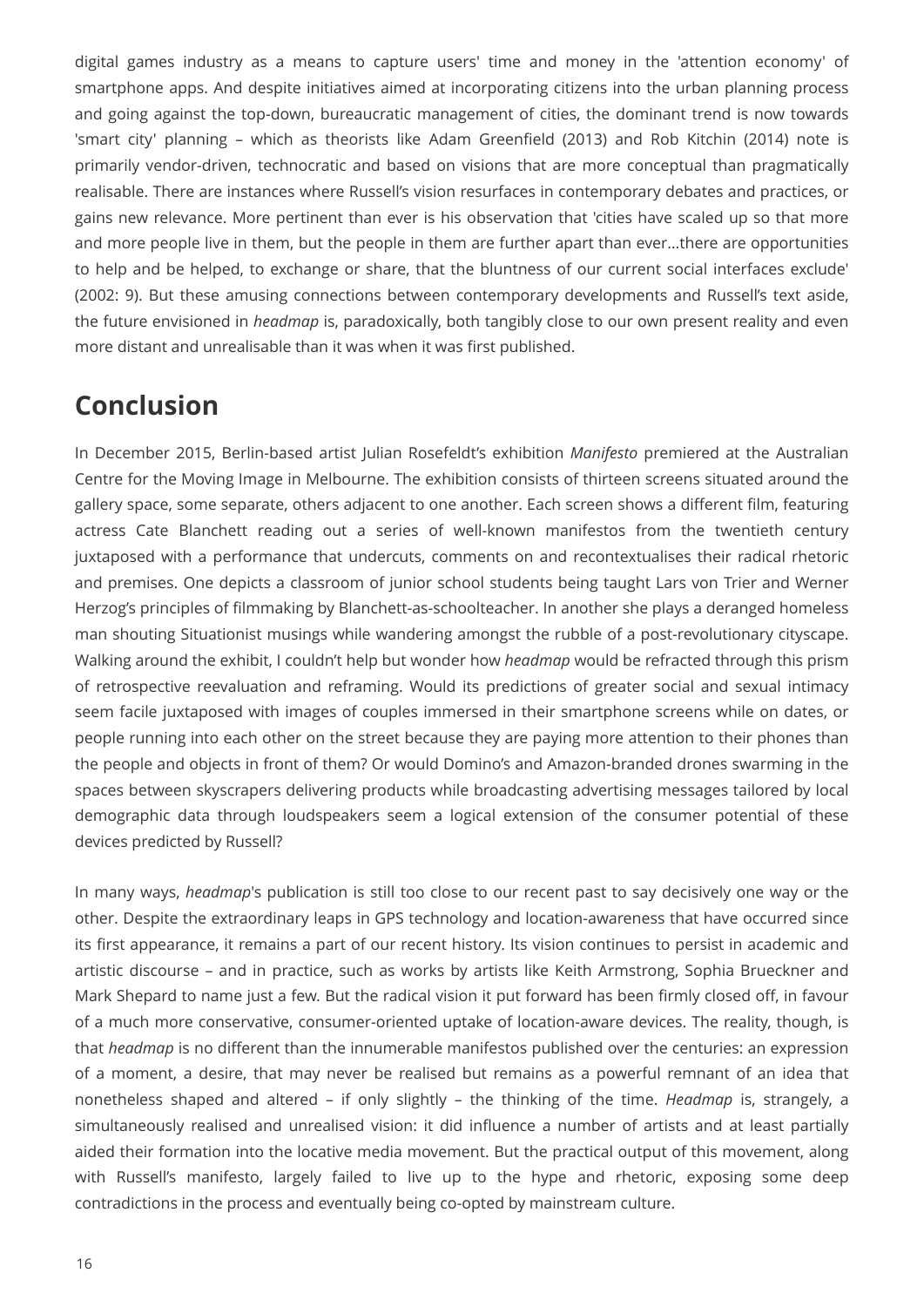The aim of this paper has been to outline and critique the discursive claims that circulated around locationbased media – and especially those perpetuated by Russell in *headmap*. It highlights a time when the potential of locative media had not been fully realised, and was still open to new possibilities and unforeseen developments. When dealing with any new technology or set of technologies, it is important to analyse and dissect these discourses as much as possible, to identify the gap between the rhetorical claims surrounding them and how they are actually taken up and adopted by users. This is especially the case when dealing with highly celebratory, manifesto-style documents like *headmap*, oriented towards provoking new actions and ways of thinking by enthusiastically demonstrating what the future might (or should) be like. But by revisiting *headmap* I also hope to demonstrate how locative media was initially mobilised as a powerful political tool, through both the rhetoric of Russell and the practices of a multitude of artists around the world that it inspired directly or indirectly. While it is virtually impossible to recapture this initial wave of enthusiasm and possibility, today traces of them are more than ever an inseparable part of the everyday lives of people in many parts of the world. For future developers and users of these technologies, the arguments made throughout *headmap* that I have outlined in this paper remain as pertinent as ever – even if the circumstances around their development have since changed irrevocably.

## **Acknowledgement**

Many thanks to Benjamin Nicoll for his corrections and comments on this paper, although any and all mistakes in the final proof are of course mine.

# **Biographical Note**

Dale Leorke recently completed his PhD in the School of Culture and Communication at the University of Melbourne. His thesis examines location-based gaming and play in public space, critiquing the discourse around games and artistic projects that use mobile and location-aware media devices to bring digital play into physical spaces. His most recent work can be found on his research page: <http://unimelb.academia.edu/DaleLeorke>.

### **Notes**

<span id="page-16-0"></span>[\[1\]](#page-1-0) There have been a few short analyses of the text on several blogs over the years; one of the better ones can be found here: [http://www.sirc.org/articles/know\\_your\\_place.shtml](http://www.sirc.org/articles/know_your_place.shtml)

<span id="page-16-1"></span>[\[2\]](#page-1-1) The first, second and fourth quotes serving as sub-headings here are from Russell (2009); the third quote is from Russell (2004a).

<span id="page-16-2"></span>[3] In 2002, an expanded version of the original text was released with the title *headmap localis(z)ation* followed by a further expanded 115-page version called *headmap redux* circa 2004. In this paper I predominantly focus on and quote from the original 1999 text, although I discuss the differences between this and the later versions in the final section. These texts were originally published on the now defunct headmap.org website. See <http://technoccult.net/technoccult-library/headmap>for an archive of the various editions.

<span id="page-16-3"></span>[\[4\]](#page-3-0) See Guy Debord's (1958/2006) account of the urban sociologist Paul-Henry Chombart de Lauwe's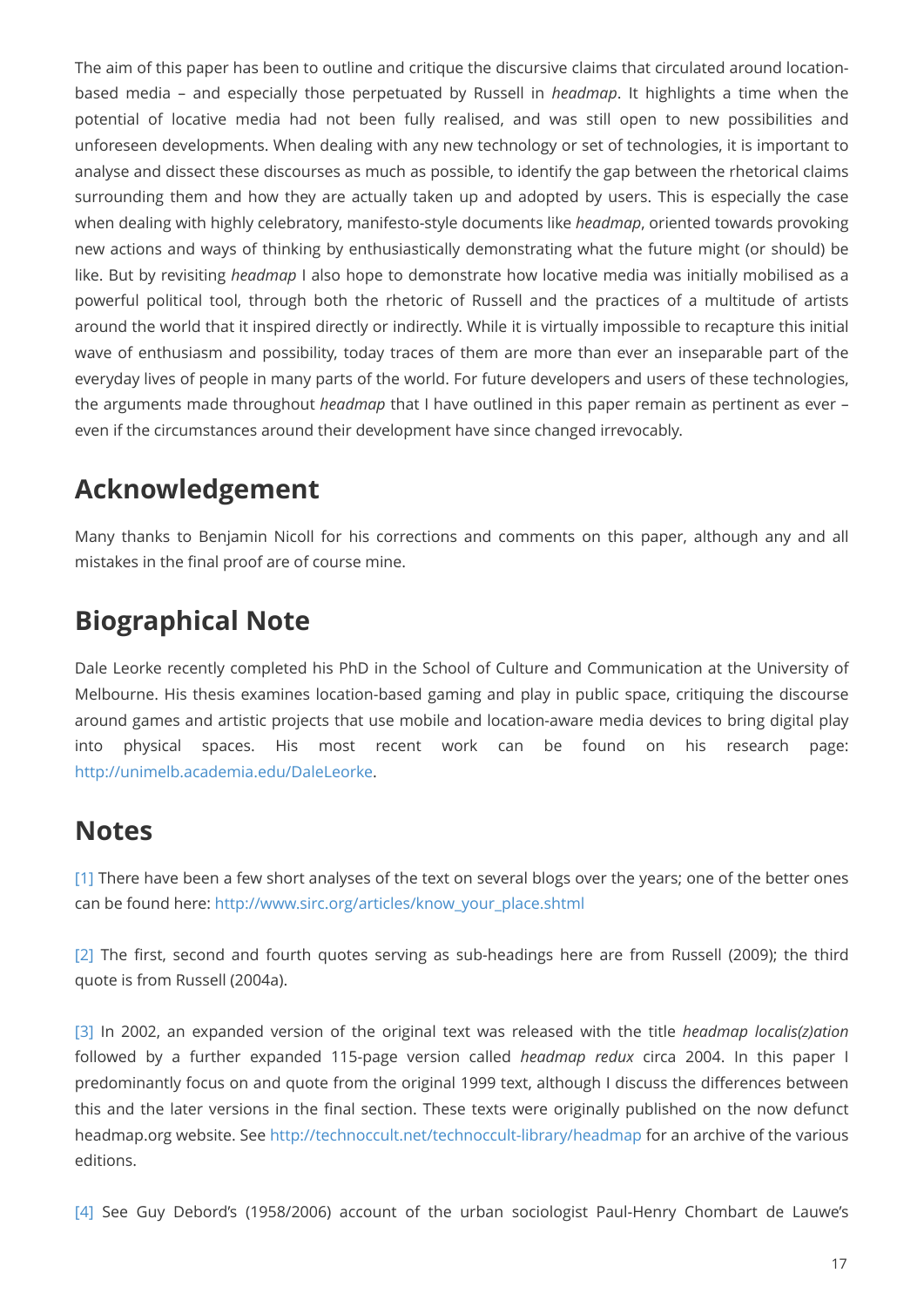diagram mapping a student's movements through Paris over the course of one year, 'pathetically limited' to three points (her university, accommodation and piano teacher's residence) with little deviation.

<span id="page-17-0"></span>[\[5\]](#page-9-0) Of course, as Hemment (2006: 351) points out, many locative media projects consisted of abstract representations of people and spaces on a screen, or were primarily experienced as maps and visual representations in art galleries rather than embodied outdoor experiences. This is just one of the many contradictions in the discourse around locative media.

#### <span id="page-17-1"></span>[\[6\]](#page-9-1) See<http://www.momentarium.org/dialog/choi/>

<span id="page-17-2"></span>[\[7\]](#page-11-0) Interestingly, platforms like Taskrabbit can be seen as realising this vision, although it is a far more commercial service than those that Russell envisions, which are based on mutual need and common interests rather than solely profit-making. Uber and Airbnb, both also foreseen by Russell as I mentioned shortly, fall into the same category.

<span id="page-17-3"></span>[\[8\]](#page-12-0) See [https://www.youtube.com/watch?v=\\_mRF0rBXIeg](https://www.youtube.com/watch?v=_mRF0rBXIeg)

<span id="page-17-4"></span>[\[9\]](#page-14-0) Source:<http://technoccult.net/technoccult-library/headmap/>

[10] See<http://lbutler.github.io/MelbParking/>

### **References**

- Barlow, John Perry. 'A Declaration of the Independence of Cyberspace', *Electronic Frontier Foundation* (1996),<https://projects.eff.org/~barlow/Declaration-Final.html>
- Brucker-Cohen, Johan. 'Locative Media Revisited', *Rhizome* (2014), <http://rhizome.org/editorial/2014/mar/26/locative-media-revisited/>
- Castells, Manuel. *The Rise of the Network Society*, 2nd edition (Cambridge, M.A.: Blackwell, 2009).
- Chun, Wendy Hui Kyong. *Control and Freedom: Power and Paranoia in the Age of Fiber Optics* (Cambridge, M.A.: MIT Press, 2006).
- Cubitt, Sean. 'Media Art Futures', *Futures* 39 (2007): 1149-1158.
- De Souza e Silva, Adriana. 'From Cyber to Hybrid: Mobile Technologies as Interfaces of Hybrid Spaces', *Space & Culture* 9.3 (2006): 261-78.
- De Souza e Silva, Adriana and Larissa Hjorth. 'Playful Urban Spaces: A Historical Approach to Mobile Games', *Simulation & Gaming* 40.5 (2009): 602-625.
- Debord, Guy. 'Theory of the Dérive', in Ken Knabb (ed. and trans.) *Situationist International Anthology*, 2nd ed. (Berkeley, C.A.: Bureau of Public Secrets, 2006; 1958), 62-66.
- Dieter, Michael. 'Locative Esthetics and the Actor-Network', in Rowan Wilken and Gerard Goggin (eds.) *Locative Media* (London: Routledge, 2014), 224-36.
- Dourish, Paul and Genevieve Bell. *Divining a Digital Future: Mess and Mythology in Ubiquitous Computing* (Cambridge, M.A.: MIT Press, 2011).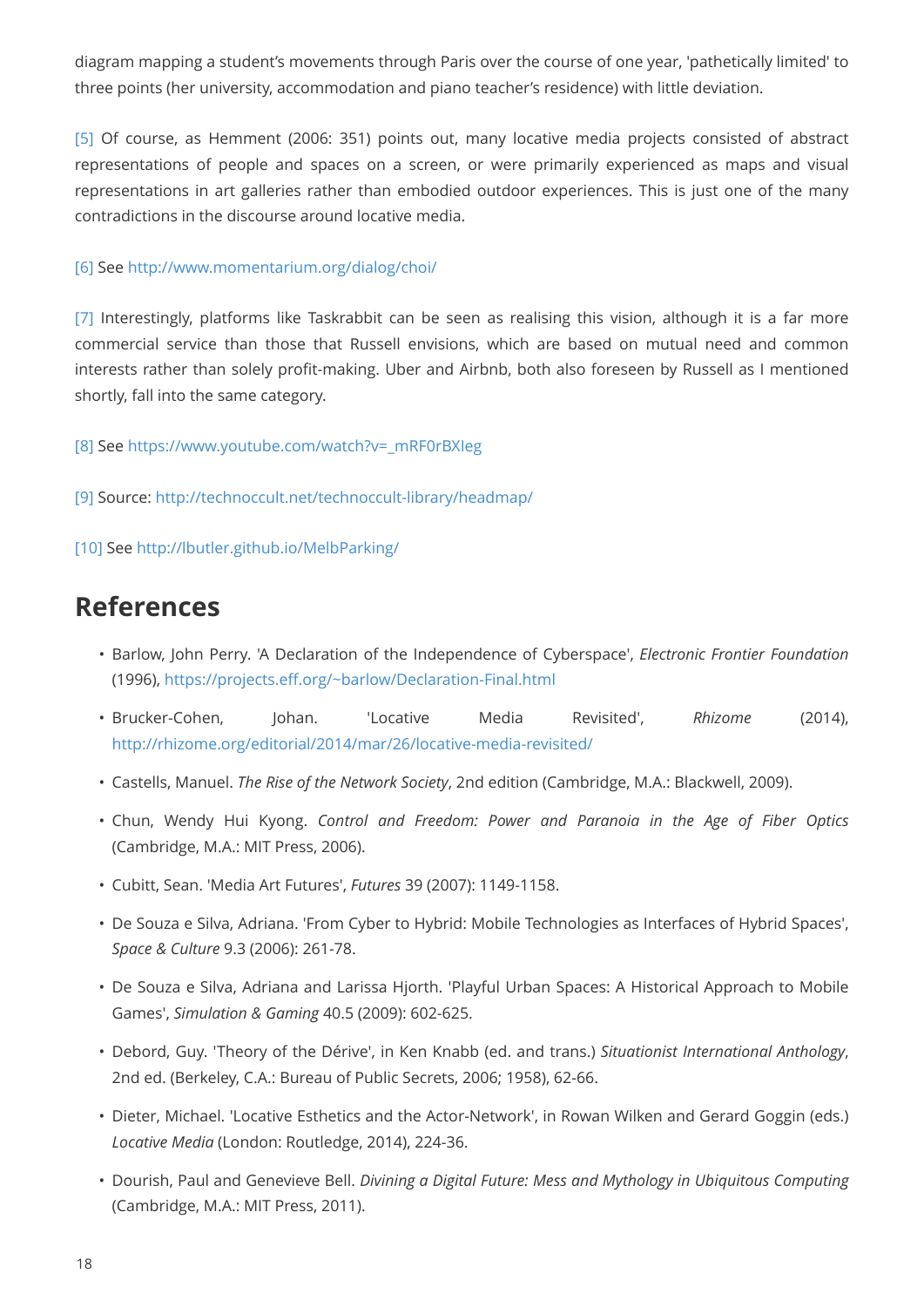- Drakopoulou, Sophia. 'A Moment of Experimentation: Spatial Practice and Representation of Space as Narrative Elements in Location-based Games', *Aether: The Journal of Media Geography* 5A (2010): 63-76.
- Farman, Jason. *Mobile Interface Theory: Embodied Space and Locative Media* (London: Routledge, 2012).
- Flanagan, Mary. *Critical Play: Radical Game Design* (Cambridge, M.A.: MIT Press, 2009).
- Frith, Jordan. *Smartphones as Locative Media* (Cambridge, M.A.: Polity, 2015).
- Galloway, Anne. *A Brief History of the Future Urban Computing and Locative Media*, PhD dissertation (Ottawa/Ontario: Carleton University, 2008), [http://www.purselipsquarejaw.org/dissertation/galloway\\_phd\\_full.pdf](http://www.purselipsquarejaw.org/dissertation/galloway_phd_full.pdf)
- Galloway, Anne and Matt Ward. 'Locative Media as Socialising and Spatializing Practice: Learning from Archaeology', *LEONARDO* 14.3 (2006), [http://www.leoalmanac.org/wp](http://www.leoalmanac.org/wp-content/uploads/2012/07/Locative-Media-As-Socialising-And-Spatializing-Practice-Learning-From-Archaeology-Leonardo-Electronic-Almanac.pdf)[content/uploads/2012/07/Locative-Media-As-Socialising-And-Spatializing-Practice-Learning-From-](http://www.leoalmanac.org/wp-content/uploads/2012/07/Locative-Media-As-Socialising-And-Spatializing-Practice-Learning-From-Archaeology-Leonardo-Electronic-Almanac.pdf)[Archaeology-Leonardo-Electronic-Almanac.pdf](http://www.leoalmanac.org/wp-content/uploads/2012/07/Locative-Media-As-Socialising-And-Spatializing-Practice-Learning-From-Archaeology-Leonardo-Electronic-Almanac.pdf)
- Gibson, William. *Neuromancer* (New York: Ace Books, 1984).
- Gordon, Eric and Adriana de Souza e Silva. *Net Locality: Why Location Matters in a Networked World* (Malden, M.A.: Wiley-Blackwell, 2011).
- Graham, Beryl. 'Exhibiting Locative Media: [Crumb Discussion Postings]', *Mute*, May (2004), <http://www.metamute.org/editorial/articles/exhibiting-locative-media-crumb-discussion-postings>
- Greenfield, Adam. *Against the Smart City* (New York: Do projects, 2013).
- Hemment, Drew. 'Locative Arts', *LEONARDO* 39.4 (2006): 348-355.
- Holmes, Brian. 'Drifting through the Grid: Psychogeography and Imperial Infrastructure', *Springerin* 3 (2004), [http://www.springerin.at/dyn/heft\\_text.php?textid=1523&lang=en](http://www.springerin.at/dyn/heft_text.php?textid=1523&lang=en)
- Kalnins, Karlis. 'Locative is a Case Not a Place', posting to [Locative] listserv, 10 May (2004), [http://web.archive.org/web/20050907080544/http://db.x-i.net/locative/2004 + /000385.html](http://web.archive.org/web/20050907080544/http://db.x-i.net/locative/2004/000385.html)
- Kitchin, Rob. 'The Real-time City: Big Data and Smart Urbanism', *GeoJournal* 79 (2014): 1-14.
- Kücklich, Julian. 'Virtual Worlds and their Discontents: Precarious Sovereignty, Governmentality and the Ideology of Play', *Games and Culture* 4.4 (2009): 340-352.
- *Lawnmower Man, The* [film], Brett Leonard, 1992.
- Lenz, Ronald, *Locative Media*, 2004,<http://docenti.lett.unisi.it/files/99/16/2/1/LocativeMedia.pdf>
- Leorke, Dale. 'Location-based Gaming Apps and the Commercialization of Locative Media', in Adriana de Souza e Silva and Mimi Sheller (eds.) *Mobility and Locative Media: Mobile Communication in Hybrid Spaces* (London: Routledge, 2014), 132-48.
- McClellan, Jim. 'Get Caught Mapping', *The Guardian* (Mar, 2003), <http://www.theguardian.com/technology/2003/mar/27/newmedia.onlinesupplement>
- Nieuwenhuys, Constant. 'Another City for Another Life', in Ken Knabb (ed. and trans.) *Situationist International Anthology*, 2nd ed. (Berkeley, C.A.: Bureau of Public Secrets, 2006;1960), 71-73.